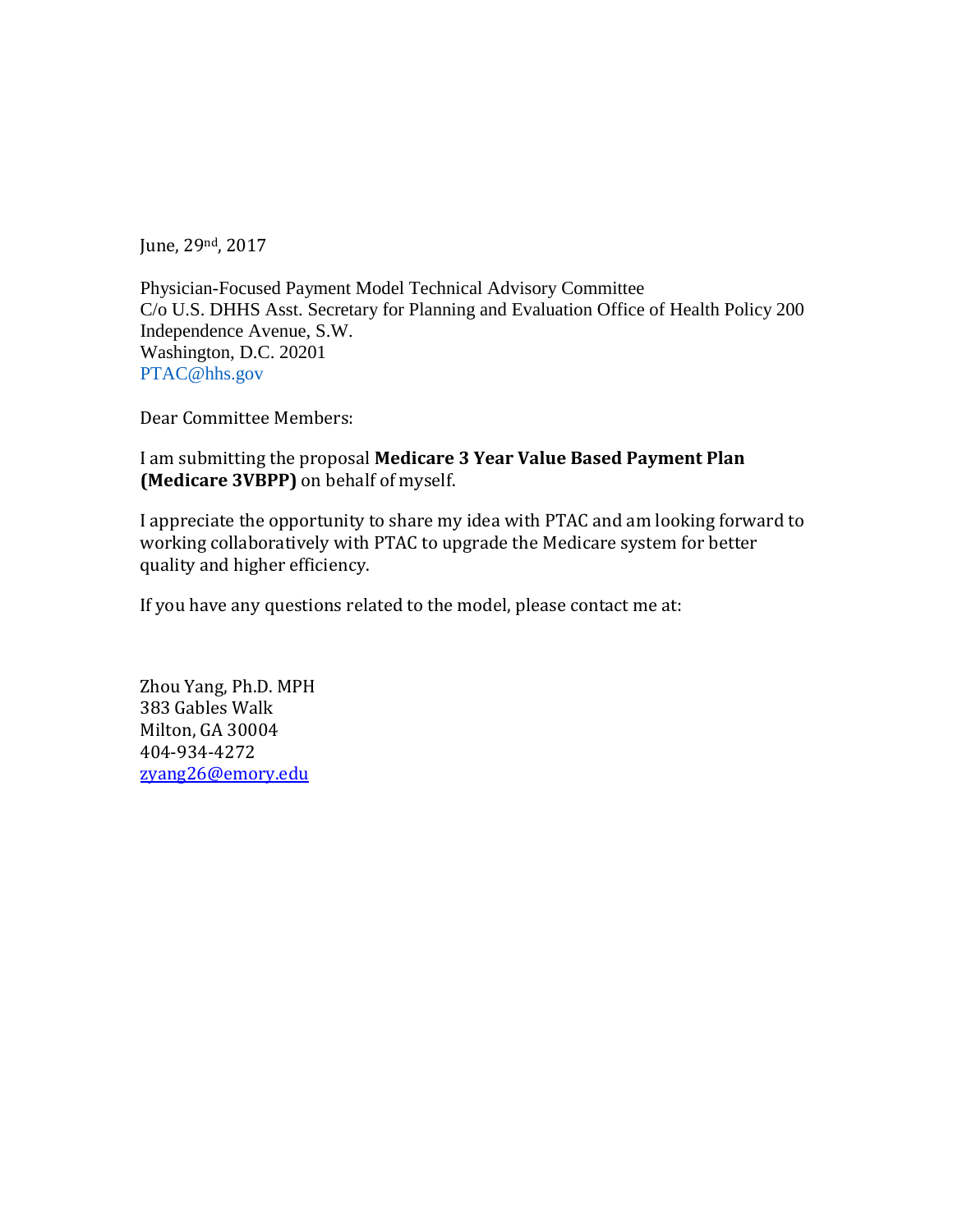# **Medicare 3 Year Value Based Payment Plan (Medicare 3VBPP)**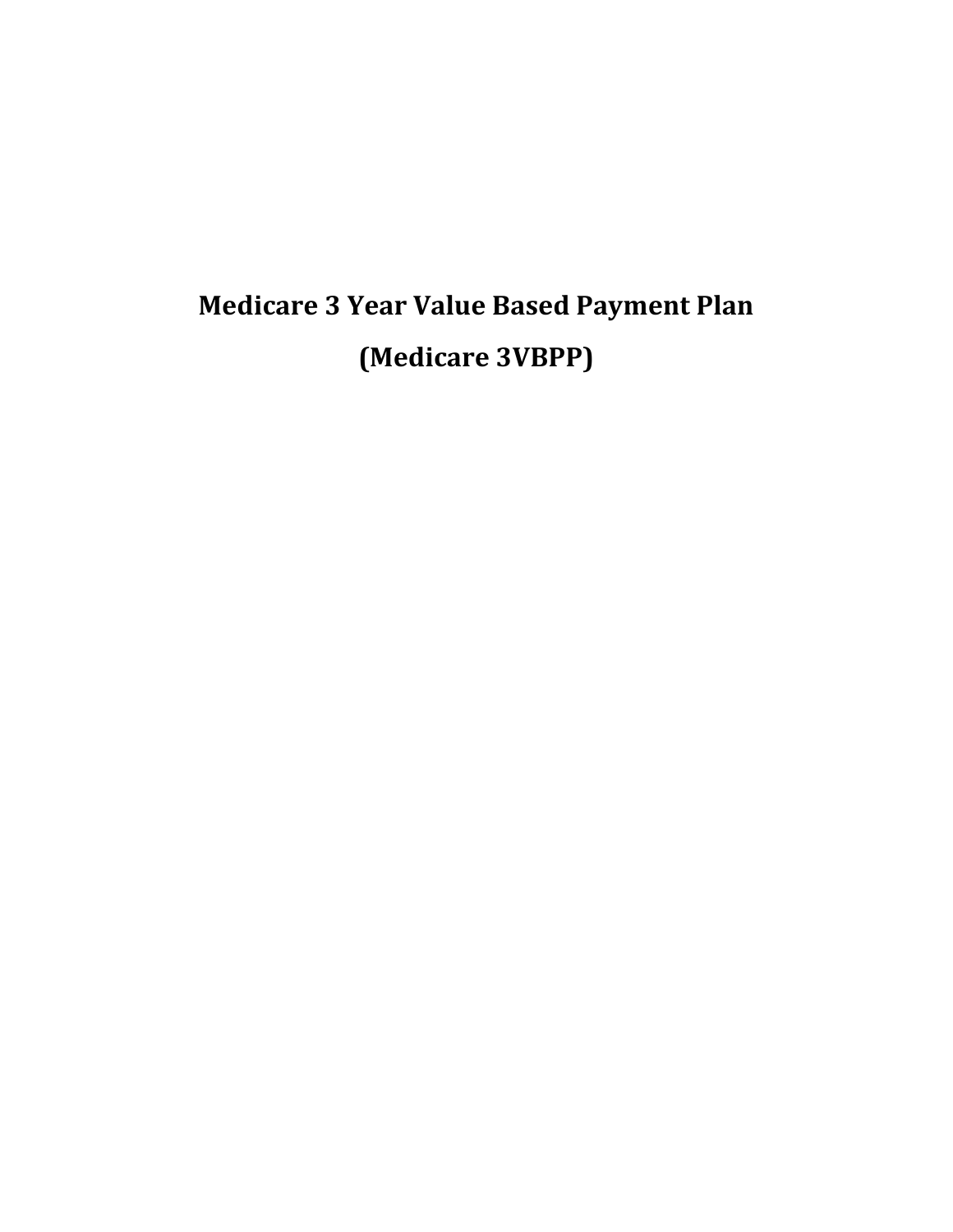# **Table of Contents**

| C. Major differences with existing CMMI models and statutory challenges12 |  |
|---------------------------------------------------------------------------|--|
|                                                                           |  |
|                                                                           |  |
|                                                                           |  |
|                                                                           |  |
|                                                                           |  |
|                                                                           |  |
|                                                                           |  |
|                                                                           |  |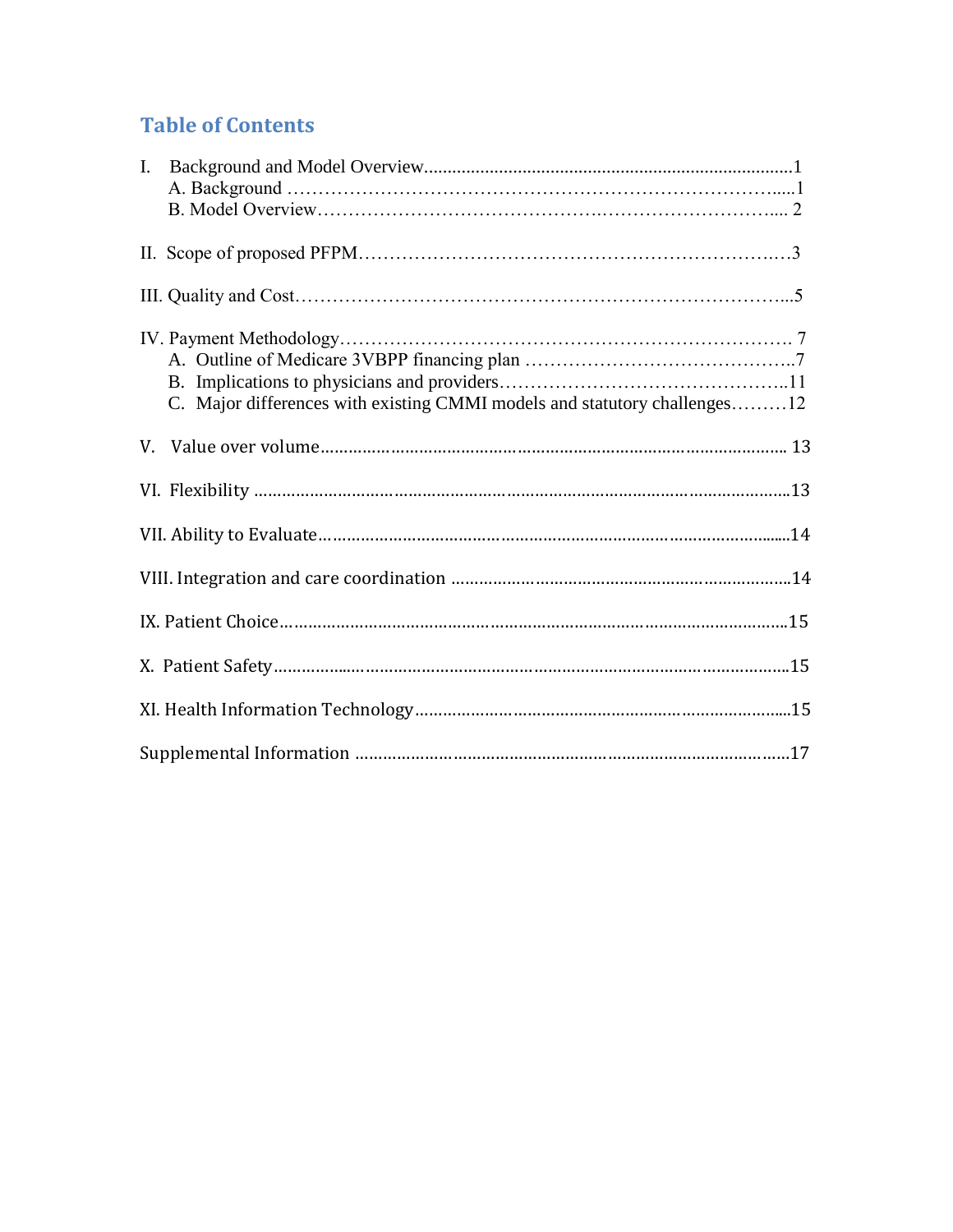## **Abstract:**

The Medicare 3 Year Value Based Payment Plan (Medicare 3VBPP) is a highly innovative Medicare alternative payment plan (APM). The purpose of this plan is to unleash the energy of innovation among the physicians in the field by providing them unprecedented power and flexibility to negotiate alternative reimbursement channel and rate with Medicare.

Within a 3 year budget constraint adjusted by age, demographics, geographic areas, and existing conditions, Medicare 3VBPP will allow the Medicare beneficiaries to choose innovative reimbursement plans that are either offered by physicians in the community, or through a benefit carrier. The proposed APM includes several powerful financing tools to incentivize preventive services, chronic disease management, and care coordination.

All the physicians and other health care providers who are serving Medicare beneficiaries could participate in Medicare 3VBPP. If scaled up nation wide, Medicare 3VBPP will lead to increase in income among all the physicians (both independent and employed), alleviate the financial risks of independent and small practices, protect and promote patient's autonomy in decision making, strengthen the patient-physician trust, and stimulate technology innovation.

By promoting competition on value of care in the community, Medicare 3VBPP will lead to better quality (lower mortality rate, higher patients satisfaction) and lower cost (lower Per Member Per Year Medicare expenditures).

Medicare 3VBPP is different from both Fee For Service (FFS) and Accountable Care Organization (ACO) payment model which is the major APM implemented by Center for Medicare and Medicaid Services (CMS) in the field to date. The proposed APM returns the power of choices of medical care to physicians and patients by facilitating fair reimbursement to the physicians based on their training, effort, dedication, local demand, and market environment. Meanwhile, the proposed APM will encourage more patients' engagement in the medical decision-making and chronic disease management. Medicare 3VBPP also makes a giant step forward with unprecedented transparency of Medicare spending to the beneficiaries.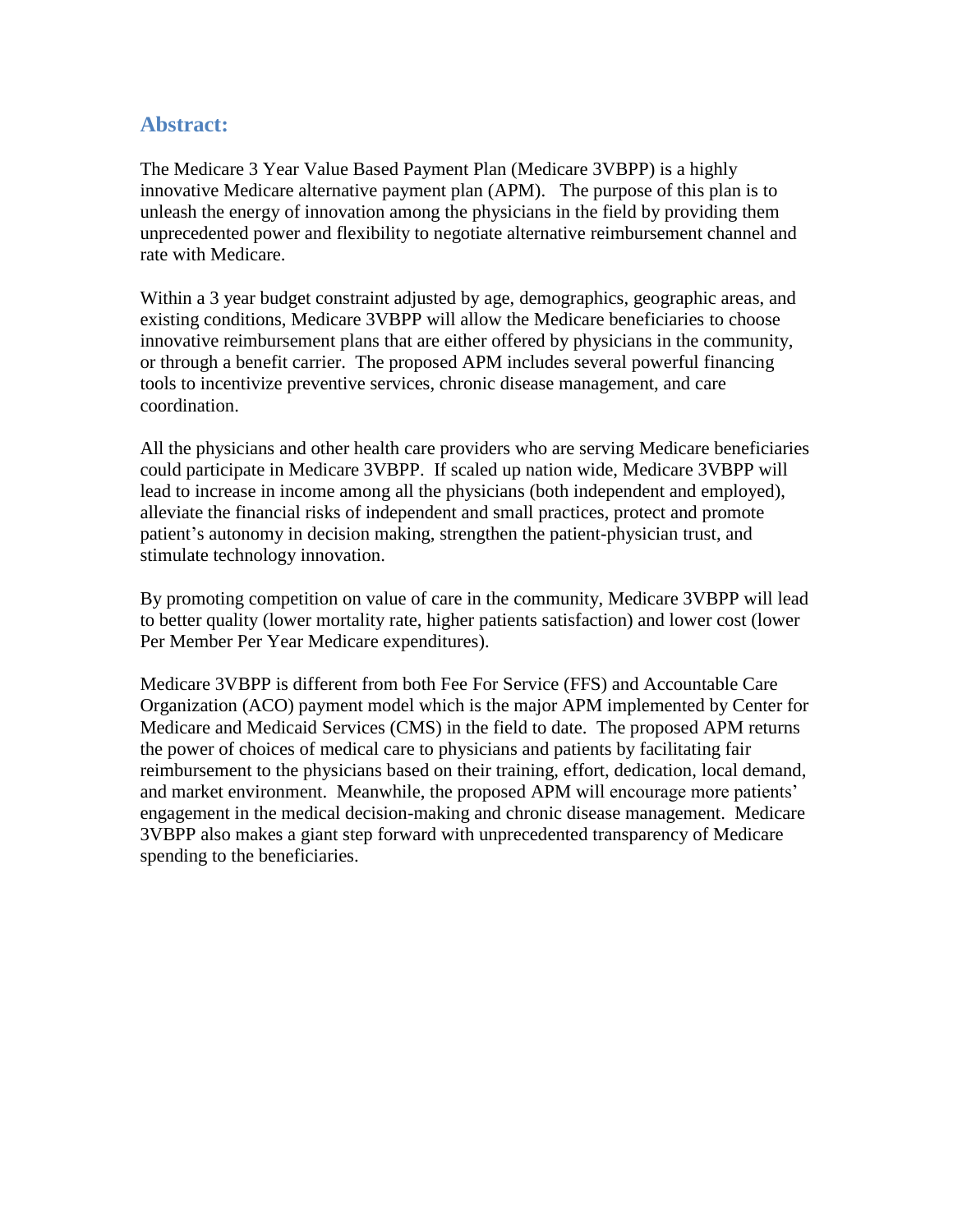#### **I. Background and Model Overview**

#### **A. Background:**

Medicare 3 Year Value Based Payment Plan (Medicare 3VBPP) is a scaled down version of Medicare Lifetime Value Based Payment Plan (Medicare LVBPP) that I developed in  $2014<sup>1</sup>$  I shortened the timeframe from lifetime to 3 years to accommodate the convenience of the initial stage of the field implementation and/or demonstration, and evaluation.

The cornerstone of Medicare legislation, as well as any other health coverage funded by Federal government, is how does the government regulate the cash flow of federal spending to the providers of the covered services that will improve the health status of the beneficiaries. Washington, therefore, has tremendous power and responsibility to influence providers' as well as patients' behavior through Medicare payment legislations and regulations.

Aiming at facilitating and protecting fair reimbursement to the physicians, increasing system efficiency, and improving health status of the patients, Medicare LVBPP includes six major parts: **1.** Beneficiaries' free choice between staying with traditional defined benefit FFS plan and joining a private carrier who provides Medicare covered services with several options of defined contribution plan. **2.** A lifetime (or long-term) expenditure threshold that triggers additional means tested copayment or co-insurance charge on Medicare reimbursement rate or contribution to private carriers **3.** A Health Promotion Reward to encourage behavioral change and competition on preventive care **4.** Expanded and more flexible reimbursement for preventive care and innovative chronic disease management models under FFS or primate carrier plans **5.** Catastrophic coverage protection, and **6.** Financial reward for postponed Medicare initiation age after 65.

The cap, copayment, reward, and catastrophic protection are the key financing tools of Medicare LVBPP to realign the financial incentives between the health care providers, the beneficiaries, and the federal government.

For the health care providers, Medicare LVBPP will allow the hospitals, physicians, and benefit carriers to gradually adjust to the new financing system based on their local demand and resources. On the contrary to the "one fits all" top-down mechanism to implement sophisticated reimbursement rules nationwide, Medicare LVBPP encourages the providers to develop their own innovative care models to meet the need of their community, and negotiate the reimbursement mechanisms with the benefit carriers or beneficiaries directly conditional on the approval of CMS. Instead of creating new bureaucratic or administrative burden, Medicare LVBPP will simplify enrollment and reimbursement paperwork, provide easy transition from private insurance to Medicare carrier, and hence will maintain the continuity of the coverage of the same high quality

<sup>1</sup> Yang Z "A Lifetime Value-Based Proposal For Medicare Payment Reform" 2014 Health Affairs Blog http://healthaffairs.org/blog/2014/03/14/a-lifetime-value-based-proposalfor-medicare-payment-reform/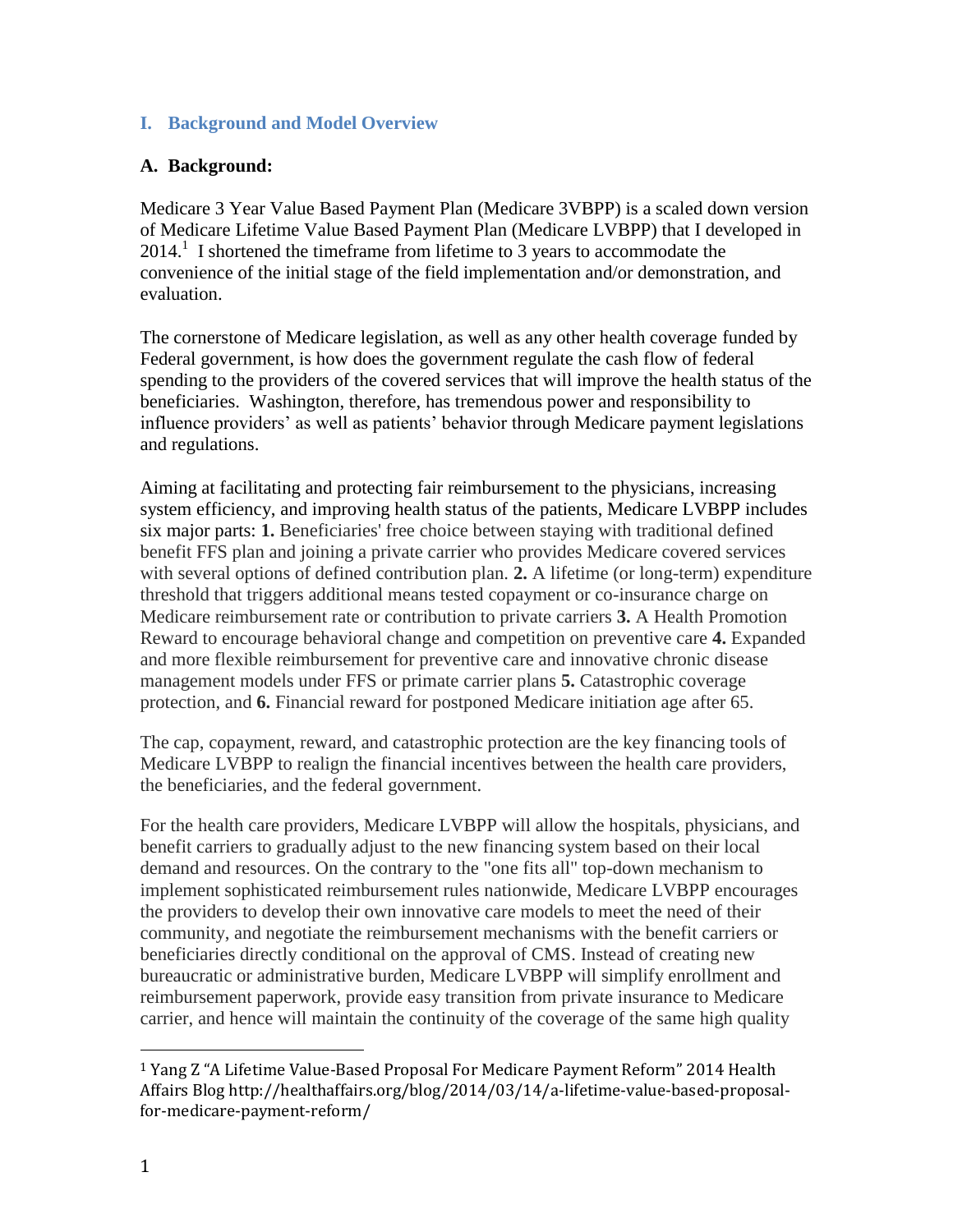providers at community level. Most importantly, Medicare LVBPP will stimulate the demand and development of cutting edge technology that makes the diagnoses, treatment, and management of chronic diseases less costly, easier, and more personalized.

For the beneficiaries, instead of leaving the consumers out of the decision making process regarding benefit package, choices of providers, and the comparative effectiveness of services, Medicare LVBPP releases the power of choices to the beneficiaries to pick the physicians, physician groups, or benefit carriers that fit their personal need and retirement financing plan the best. The precious trust between the consumers and providers that could only be established under continuity of coverage and services will be protected when the beneficiaries retire and start tapping in Medicare support. In addition, Medicare LVBPP provides financial incentives for the consumers to work with the providers to maintain good health through prevention and chronic disease management. It also creates motivations for the healthy workers to stay in the workforce longer, as well as to save and plan for retirement wisely in advance. With the catastrophic coverage, Medicare LVBPP will eliminate the financial uncertainty of catastrophic medical care event, liberate the beneficiaries from their dependence on supplemental insurances.

### **B. Model Overview**

Within a 3 year budget constraint adjusted by age, demographics, geographic areas, and existing conditions, Medicare 3VBPP will allow the Medicare beneficiaries to choose innovative reimbursement plans that are either offered by physician groups in the community, or through a benefit carrier. The key elements of the model are listed below, other technical and policy details are explained in the subsequent sections.

- a. Voluntary participation of Medicare 3VBPP among community dwelling beneficiaries
- b. Each participant is provided a Medicare Account to spend on Medicare covered services, the starting balance of the Medicare Account is risk adjusted by age, demographics, geographic area, and existing conditions. The starting balance should equal to three times of the average annual Medicare expenditures of FFS patients with the same risk adjustment characteristics.
- c. Each participant is given the choices to spend the balance on the Medicare Account to enroll in one of the plans below:
	- i. Capitated HMO plan that Medicare Account contributes to the capitation
	- ii. PPO plan that Medicare Account contributes to the premium
	- iii.High deductible PPO plan that Medicare Account contributes to the services above the deductible
	- iv.Low premiums FFS model that Medicare Account contributes to both premiums and FFS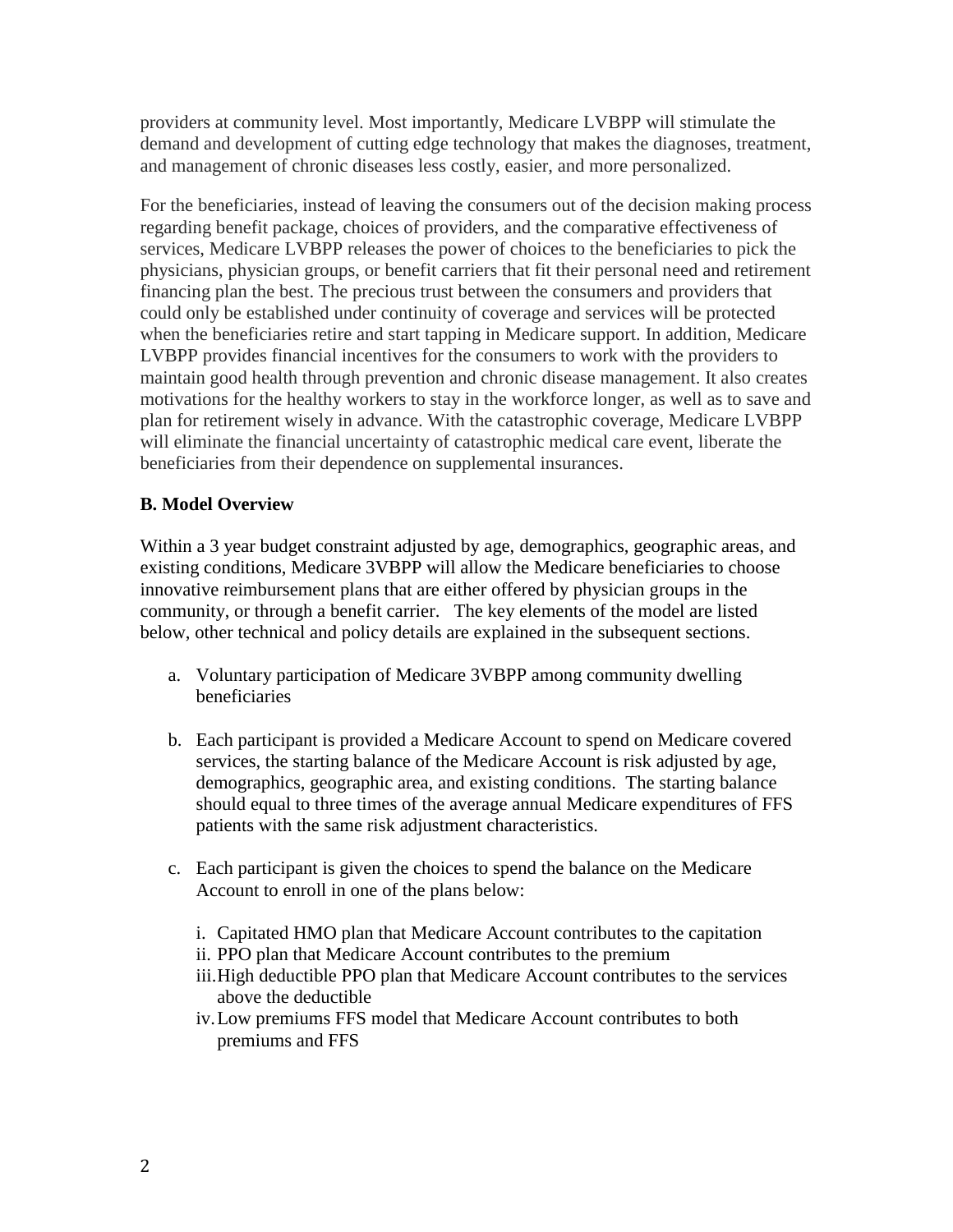Physicians negotiate reimbursement method and rate with the carriers under model i., ii, and iii, but engage in direct transaction with patients with CMS approval under model iv.

- d. Financial reward for wellness care and preventive care
- e. Means tested copayment rate after the initial Medicare Account balance is exhausted
- f. Catastrophic coverage over 3 years.

All the physicians and other health care providers who are serving Medicare beneficiaries could participate in Medicare 3VBPP.

Medicare 3VBPP will lead to increase in income among all the physicians if scaled up nationwide. It will alleviate the financial risks of independent and small practices, reduce waste, protect and promote patient's autonomy in decision making, strengthen the patient-physician trust, and stimulate technology innovation.

The unique financing and payment model of Medicare 3VBPP returns the power of choices of medical care to the patients and encourages competition on value of care in the community. Therefore, Medicare 3VBPP will lead to better quality (lower mortality rate, better patients satisfaction) and lower cost (lower Per Member Per Year Medicare expenditures). In addition, Medicare 3VBPP will reduce health disparity by encouraging higher value of care in rural, low income, and minority communities.

Medicare 3VBPP is different from both Fee For Service (FFS) and Accountable Care Organization (ACO) payment model which is the major APM implemented by CMS in the field to date. The proposed APM facilitates fair reimbursement to the physicians based on their training, effort, dedication, local demand and market environment. Meanwhile, the proposed APM will encourage more patients' engagement in the medical decision-making and chronic disease management. Medicare 3VBPP also makes a giant step forward with unprecedented transparency of Medicare spending to the beneficiaries.

#### **II. Scope of Proposed PFPM**

The Medicare 3VBPP could be scaled up to be a national model, physicians and eligible professionals, such as nurses, physician practitioners etc. will be able to participate in the payment model. If this payment model is implemented in the field nation wide, all the physicians and professionals who currently provide care to Medicare beneficiaries under the traditional Fee For Service (FFS) mechanism as well as all the care providers who participate in the Medicare Advantage (Medicare MA) plans are eligible to participate.

Both the physicians who are employed and those who are independent could participate in this model, the payment model could lead to increase in the compensation of both types of physicians, but will less likely influence the employed physicians immediately.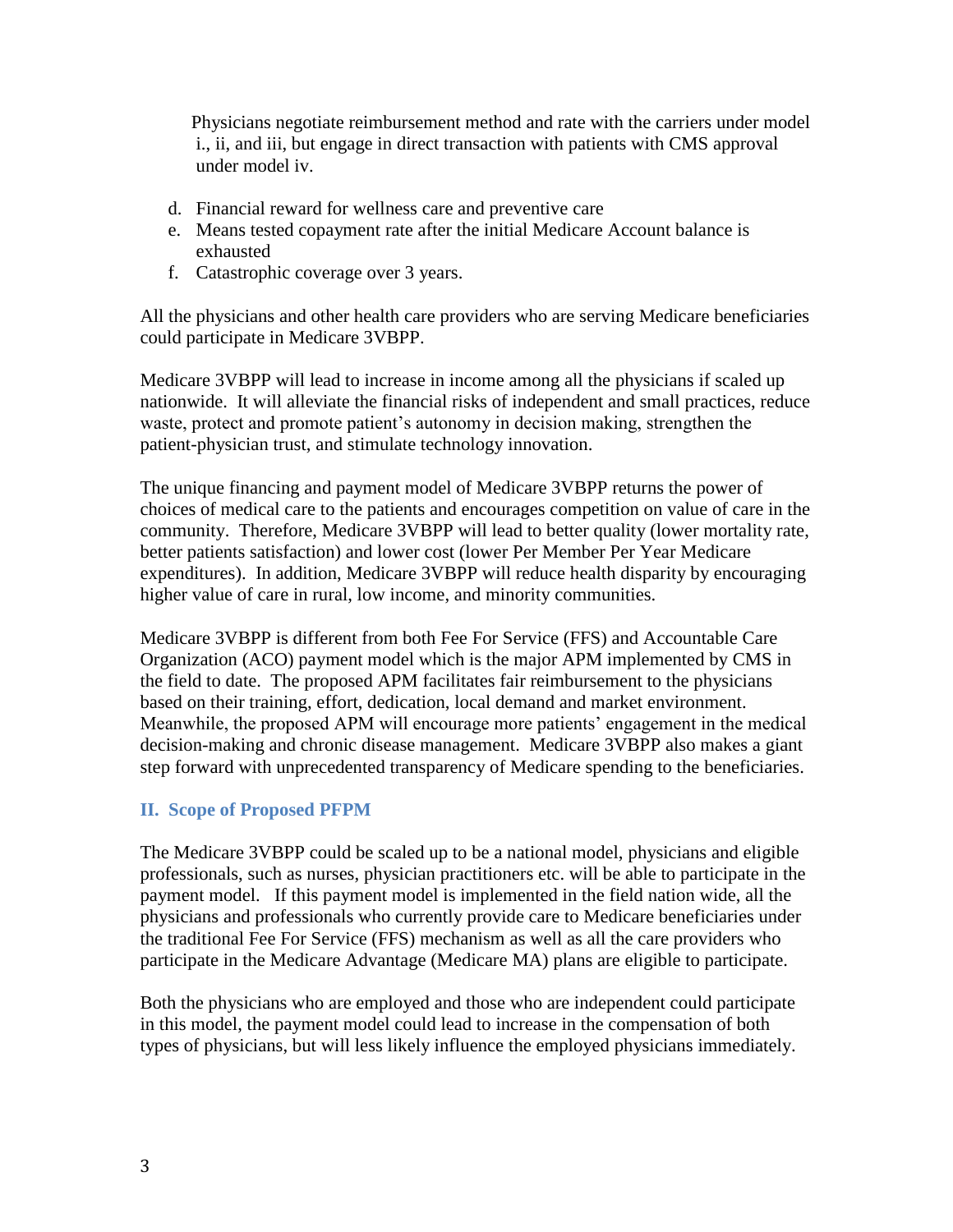Medicare 3VBPP will *not* bring additional financial risks for small practices or single practice. On the contrary, the proposed APM will facilitate the small practices to serve their communities better with less administrative burden, more flexible payment channels, and stronger incentives to build and sustain the patient-physician trust that is crucial for the survival of small practices.

The proposed payment model has not been implemented by other payers before. However, other model that reflects and emphasizes the key financing principles of Medicare 3VBPP, for example the Federal Employee Health Benefit Plans (FEHBP), has been implemented in the field for more than three decades. FEHBP is the health insurance plan that is financed by federal government to cover millions of federal employees and their families with great diversity in age, gender, race, and health status. It is featured by sustainable budget and limited bureaucracy. FEHBP is efficient, adaptable to new technology, and has received high satisfaction rate among the federal employees, retirees, as well as the participating physicians and other care providers.<sup>2</sup>

The common feature of the proposed Medicare 3VBPP and FEHBP is their financing principle regarding the mechanisms of federal contribution in health care coverage and reimbursement to the providers. Medicare and FEHBP face the same federal spending issue: one big federal payer is reimbursing/subsidizing the health care of millions of customers. The critical element of federal health care financing plan, therefore, is its ability and capacity to align the incentives of the big federal payer, millions of customers, and thousands of care providers to pursue a common goal: a transparent, efficient, and sustainable system that guarantees consumers' choices of high quality care supported by the up-to-date technology within a responsible budget.

Technically, the financial incentives of Medicare 3VBPP are different from those of FEHBP due to the nature of Medicare being an entitlement program for the retirees. The financial incentives of FEHBP hinge on the federal employees' annual income, individual premium contribution, and out of pocket expenses. Medicare 3VBPP, on the other hand, aims to encourage both the providers and beneficiaries to be aware of the patients' budget and health trajectory when making choices of Medicare covered services to maintain their physical health as well as a healthy balance of their Medicare Account.

Medicare 3VBPP cherishes and purposefully protects patients' autonomy in medical decision-making to strengthen the patient-physician trust in the community.

All the Medicare beneficiaries could potentially benefit from Medicare 3VBPP if it is scaled up nationwide and over a *lifetime* framework. At its initial stages, the patients with chronic diseases, in particular those with multiple chronic diseases and in dear need of sophisticated management of prescription drugs and integrated care will benefit the most from this model. Among them, African Americans, females, and low-income

l

<sup>2</sup> Francis W, 2009, Putting Medicare Consumers in Charge: Lesson from the FEHBP, AEI Press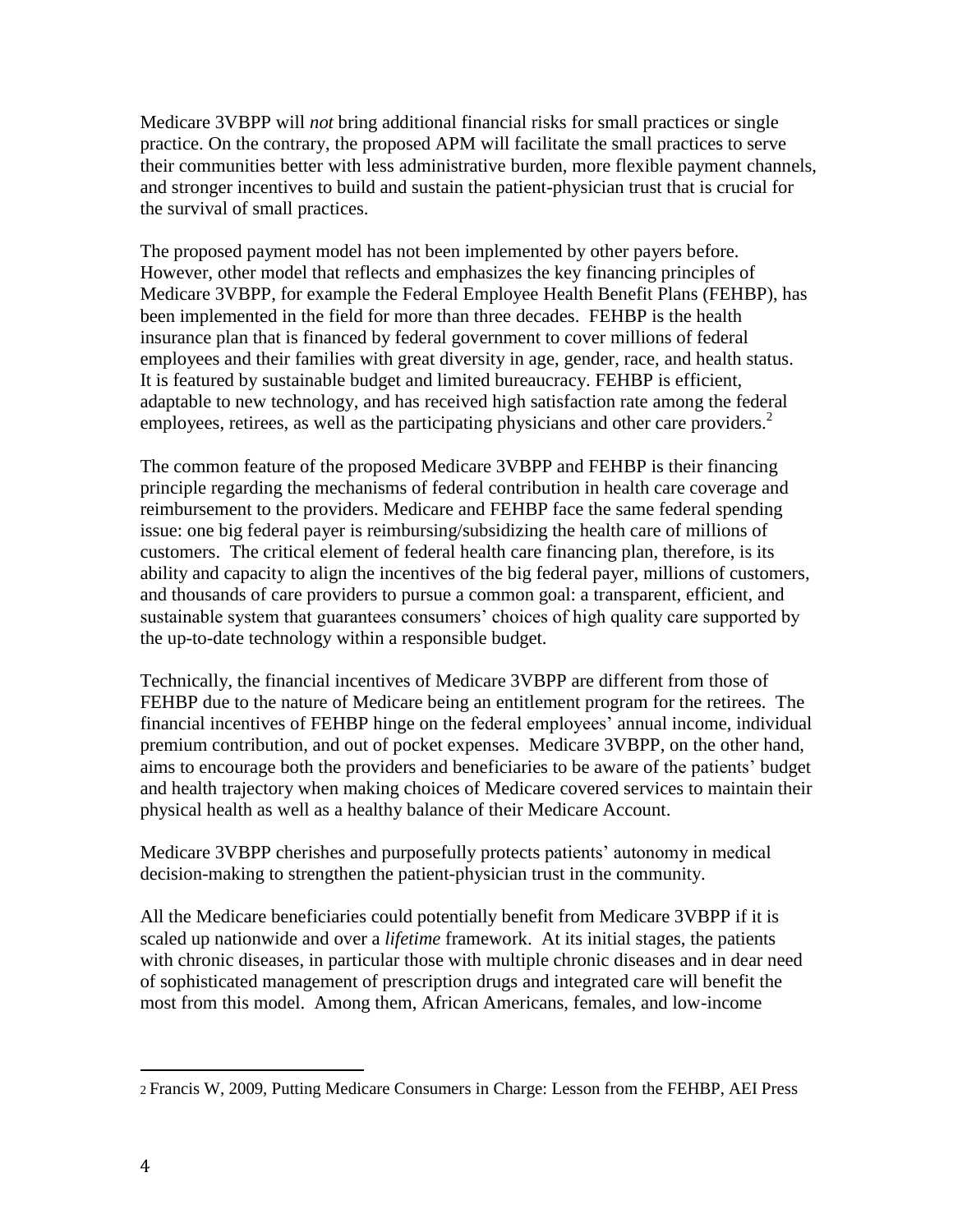beneficiaries will benefit even more due to the option of almost zero out of pocket payment in the benefit design choices and flexibility in prescription drugs coverage.<sup>3</sup>

The participating patients will benefit from higher quality of integrated care, more engagement in chronic disease prevention, lower out of pocket payment and catastrophic coverage. To protect the patients, the participants have the choice to opt out of the APM at anytime and return to the traditional FFS payment model without any financial or legal obligations.

Medicare spending trajectory will be more optimistic if Medicare 3VBPP is scaled up across the entire beneficiary population and be expanded to a lifetime model. It will bend the cost curve and make the federal budget more manageable.

If tested successful in the field, Medicare 3VBPP will definitely bring spill over effect to Medicaid, TRICARE/VA and private sector to explore innovative payment models to manage chronic diseases. More importantly, if scaled up, Medicare 3VBPP will stimulate technology innovation that will modernize the health care system in general to fight chronic diseases, improve efficiency, and benefit all the society members.

# **III. Quality and Cost**

Medicare 3VBPP will both improve health care quality and decrease per capita cost per year as well as per capita cost longitudinally.

The proposed APM will improve quality and save health care cost through two major routes:

- 1) Encourage competition on the value of continuous, integrated, and personalized health care for patients with chronic diseases. The innovative payment model will cut waste and motivate both the patients and physicians to adopt delivery models with the best value and replace the fragmented FFS model.
- 2) Focus on preventive care to reduce acute care expenditures. Medicare 3VBPP will greatly encourage the participation of primary, secondary and tertiary preventive care to reduce the probability of acute medical event and per capita cost at both cross-sectional level and longitudinally.

<sup>3</sup> Harvard Professors Newhouse and McGuire summarizes the success of Medicare MA in their publication "How Successful is Medicare Advantage" on *Milbank Quarterly* 2014, 92(2) 351-394. They found that zero premiums and out of pocket payment of Medicare MA greatly improve access to and quality of care for the minority population, and helped ameliorate disparities. Medicare 3VBPP continues to provide the option of health plans with zero or very limited out of pocket payment responsibility, it will greatly benefit the minority and low income seniors.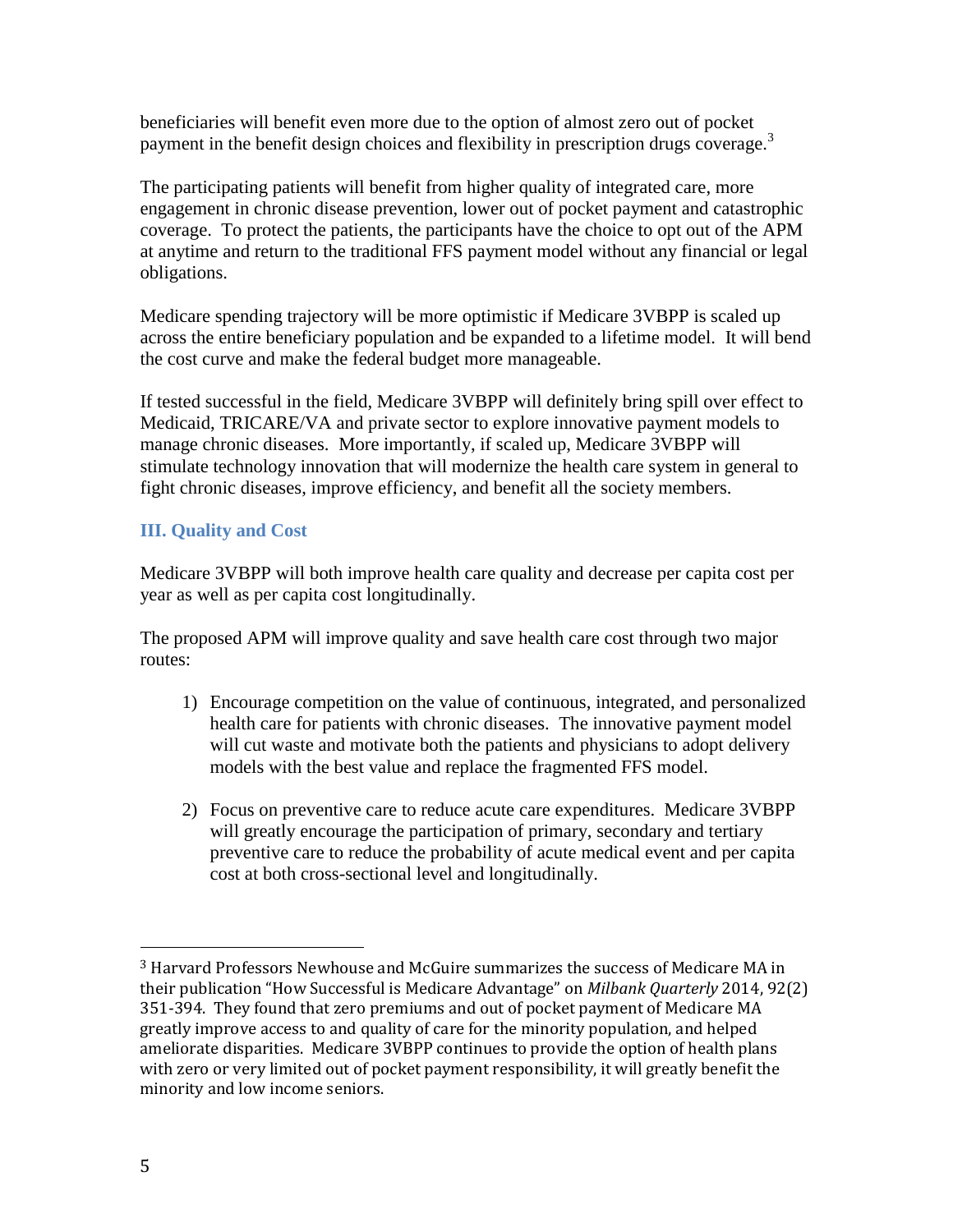The biggest challenge of this payment model is to collaborate with competent and responsible providers and carriers in the private sector when implementing the model in the field. Health insurance companies that carry Medicare MA plans or FEHBP plans, and/or comprehensive physician groups are good candidates to implement this APM. The carriers should have good physicians (both primary care doctors and specialists) on board, reliable reputation in the community, and mature health IT infrastructures.

CMS will play a key role in the implementation to build trust with the patients and providers. Meanwhile, CMS shoulders the responsibility to monitor the quality of care and patient safety. Accurate actuary assistance, ample resources of consulting or academic experts, up-to-date health IT support, and smooth communication between CMS and the carriers will be critical to guarantee the success of this APM.

Table 1 summarizes the metrics of measurements and statistical/econometric models to evaluate if Medicare 3VBPP leads to higher value of care reimbursed by Medicare. There are four domains of measurements, and within each domain, there are several measurements for the evaluation and quality monitoring.

Concerning the cost and clinical care utilization, the measurements include Per Member Per Year (PMPY) Medicare contribution or expenditures, PMPY out of pocket expenditures, PMPY ED visits, PMPY hospital nights, and PMPY prescription drugs expenditures. The preventive service utilization domain includes the utilization of preventive services and wellness care, such as annual physical examination and diabetes prevention program is recommended. I suggest use the most straightforward measurement of annual mortality rate in the domain of Health Outcomes. The domain of patients' satisfaction will include measures of self-reported satisfaction over the care experiences (access, communication, coordination) and self-perceived value of care experiences.

For the purpose of value estimation, I suggest use Medicare claims data merged with electronic medical records for FFS patients, electronic medical records and Medicare account information for Medicare 3VBPP patients, electronic medical records and monthly capitation payment from CMS for Medicare MA enrollees.

A quasi-experimental study design is appropriate for the evaluation to match Medicare 3VBPP enrollees with Medicare FFS patients and/or Medicare MA enrollees. A series of sophisticated regression models and rigorous econometric tools will be used to obtain the most robust estimates of the net impact of the proposed APM. The econometric models include ordinary least square (OLS) regression, Logit regression, as well as two-part model that was introduced in the Rand Health Insurance Experiment (Rand HIE). <sup>4</sup>

<sup>4</sup> Manning WG, Newhouse JP, Duan N, Keeler EB, Leibowitz A 1987 "Health Insurance and the Demand for Medical Care: Evidence from a Randomized Experiment" American Economic Review 77(3): 251-277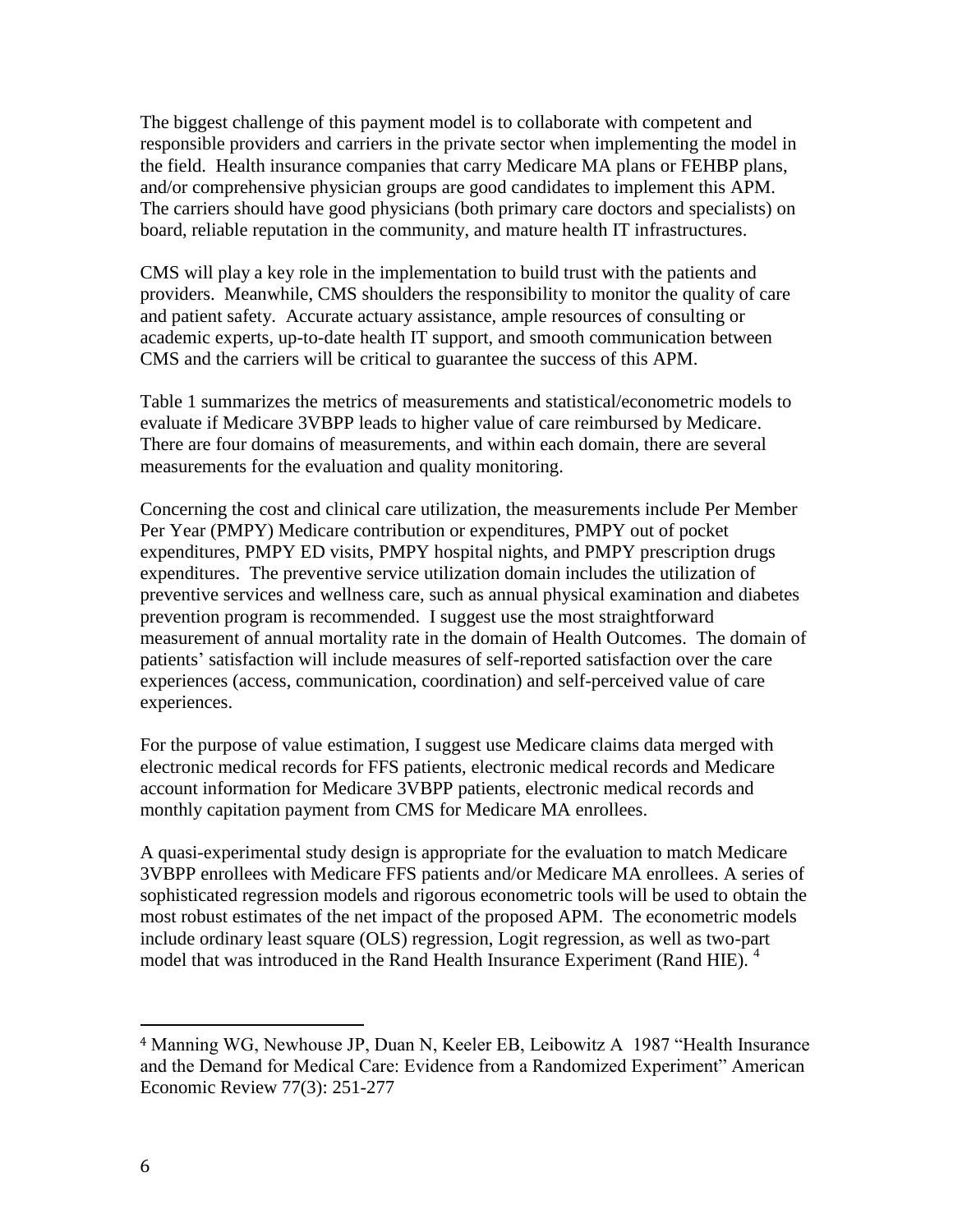I suggest control demographics (age, gender, race, educational level etc.) smoking status, existing chronic diseases, rural vs. urban area etc. in the regression analysis as independent variables.

To address possible self-selection issue, I propose use propensity score matching and/or instrumental variable. Possible instrumental variables include local supply of medical services at county level (e.g. number of hospital beds and MDs per capita), Medicare MA penetration at county level, broadband inter-net service coverage at country level, distance to major teaching hospital vs. to wellness service or gym etc.

| <b>Outcome Domain</b>                               | <b>Dependent Variable</b>                                                                                                                                                           | <b>Statistical Model</b>                         |  |
|-----------------------------------------------------|-------------------------------------------------------------------------------------------------------------------------------------------------------------------------------------|--------------------------------------------------|--|
| <b>Cost and Clinical Care</b><br><b>Utilization</b> | <b>PMPY Medicare</b><br>Contribution/Expenditures                                                                                                                                   | OLS or two-part model                            |  |
|                                                     | <b>PMPY Out of Pocket</b><br>Expenditures                                                                                                                                           | OLS or two-part model                            |  |
|                                                     | <b>PMPY ED visits</b>                                                                                                                                                               | Two-part model                                   |  |
|                                                     | <b>PMPY Hospital Nights</b>                                                                                                                                                         | Two-part model                                   |  |
|                                                     | <b>PMPY Medicare</b><br>prescription drugs cost                                                                                                                                     | Two-part model                                   |  |
| <b>Preventive Service</b>                           | Preventive screening and                                                                                                                                                            | Logit or Probit model                            |  |
| <b>Utilization</b>                                  | wellness care utilization                                                                                                                                                           |                                                  |  |
| <b>Health Outcomes</b>                              | <b>Annual Mortality Rate</b>                                                                                                                                                        | Logit or Probit Model                            |  |
| <b>Patients Satisfaction</b>                        | Patient survey regarding<br>Getting needed care<br>Getting care quickly<br>How well doctors<br>communicate<br>Plan's customer choice<br>Coordinated care<br>Perceived value of care | OLS, Multinomial Logit or<br>Ordered Logit model |  |

**Table 1: Metrics and Statistical Models for Quality and Cost Evaluation**

If Medicare 3VBPP is estimated to lead to lower PMPY Medicare cost, higher utilization of preventive services, lower utilization of ED and acute clinical care, lower mortality rate, higher patients' satisfaction and perceived value, we can come to the conclusion that this particular APM delivers higher value than the traditional FFS.

# **IV. Payment Methodology**

Medicare 3VBPP will unleash the energy of innovation in the field to reimburse physicians that is fair for their training, effort, dedication, and market environment. Meanwhile, such payment method creates strong incentives for preventive care, integrated care, and adoption of modern technology.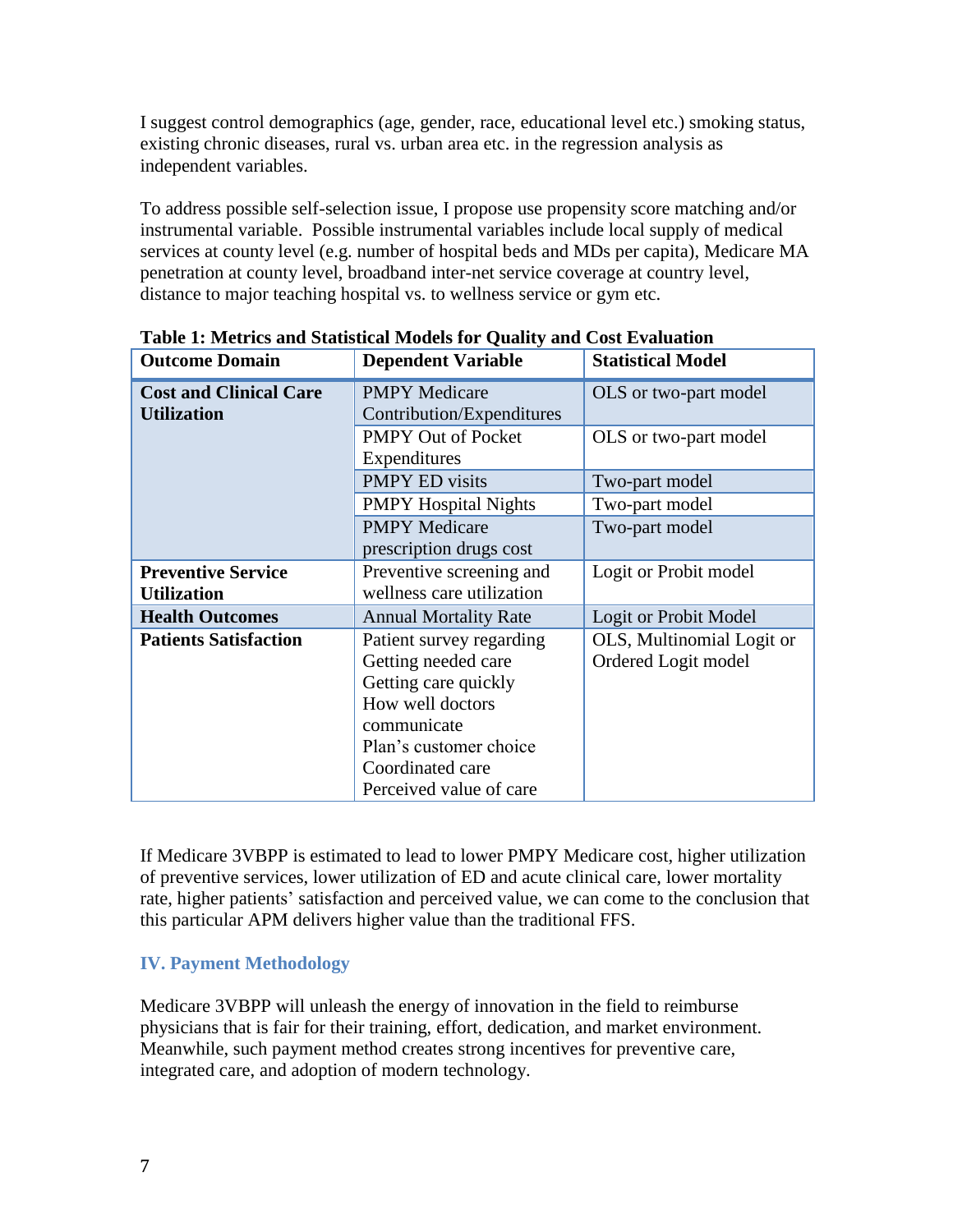#### **A. Outline of Medicare 3VBPP financing plan:**

- a. Voluntary participation into the Medicare 3VBPP among the community dwelling beneficiaries (exclude nursing home residents) age 85 or lower without cognitive disability or severe mental illness.
- b. Each participant is given a Medicare Account to spend on Medicare covered services over three years. The starting balance of the Medicare Account is set to equal to three times of the average annual Medicare expenditures of the FFS patients adjusted by inflation, age, gender, existing chronic diseases, and geographic area.
- c. Each participant is given the choices to spend the balance on the Medicare Account to enroll in one of the plans that CMS approves and the participating private carriers or physician groups provide. All the participants are allowed to switch back to FFS, or Medicare MA at any time without legal or financial obligations. 5

All the plans provided by the carriers will cover the services under current Medicare Part A and B within one plan. Medicare 3VBPP will allow the beneficiaries to choose either a plan that provides integrated prescription drugs (Part D) service with Part A and B, or an existing stand-alone Part D carrier. For the plans that provide integrated Part D coverage, they should be granted not only more power to negotiate reimbursement rate, formulas etc. than the stand-alone Part D plans, but also the freedom to determine the annual limit of prescription drugs expenditures. Therefore, the carriers will have more flexibility to design innovative care coordination models that help patients with chronic diseases, in particular, those with multiple chronic diseases and complex demand for prescription drugs.

In addition to the standard Medicare covered services, Medicare 3VBPP will cover annual physical examination and a wellness counseling session to all the enrollees without out of pocket copayment, all the wellness care that is prescribed by the primary care doctors or the wellness counselors will also be fully covered by the benefit carriers. CMS, however, has the authority to regulate the inclusion criteria of wellness care that will be covered under this APM.

To incentivize beneficiary participation, with the federal support, it is an option to waive the out of pocket Part B premiums and/or Part A deductibles for all the participating plans. <sup>6</sup> Such arrangement will likely lead to adverse

<sup>5</sup> Medicare MA requires a 6-months "locked in" period that significantly reduced the adverse selection into Medicare MA. Therefore, I highly suggest a requirement of 6-months "locked in" period for Medicare 3VBPP. Please refer to the summary by Newhouse and McGuire "How Successful is Medicare Advantage" Milbank Quarterly 2014 92(2): 351-394  $6$  Such suggestion is the most generous offer, advice is welcome regarding this criteria.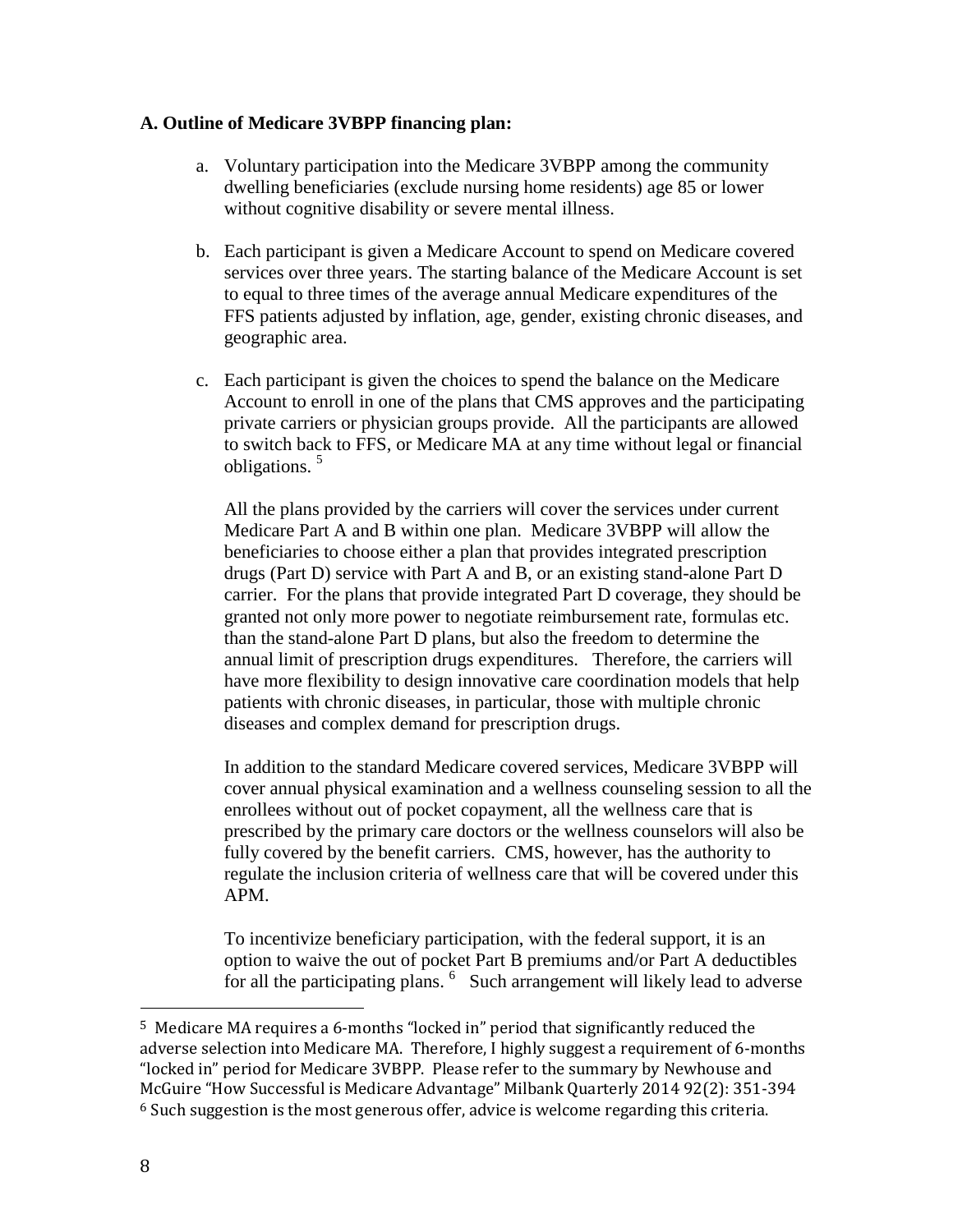selection and attract sicker or poorer patients. However, if the self-selection issue is appropriately controlled in the evaluation, any estimated results of better quality and lower cost of the proposed APM will be more robust and convincing. In addition, regarding social benefit, combining the cost of Medicare and out-of-pocket cost together, this APM will benefit the patients, in particular the low-income patients.

d. These four types of plans are offered to reimburse physicians and other providers. Participating beneficiaries are free to join any one of these:

i. A capitated HMO plan that the Medicare Account will be used to contribute to the capitation. The reimbursement rate of care will be negotiated between the carriers and providers. Medicare MA plans could naturally offer this plan with adjustment in the capitation rate.

ii. A PPO plan that Medicare Account will be used to contribute to the premium. The reimbursement rate of clinical care will be negotiated between the carriers and the providers. The private carriers are allowed to charge outof-pocket copayment, deductibles, or co-insurance for all the inpatient and outpatient clinical events.

iii. A high deductible PPO plan that Medicare Account will be used to pay for a low premium (e.g. \$1,000-\$1,500) and above the deductible with a low copayment rate, for example, at 5-10%. There is no annual limitation on Medicare contribution to the high deductible plan.  $\frac{7}{7}$  Annual physical examination and all the wellness care are still fully covered.

iv. A low premium FFS plan with negotiated rate of reimbursement between the providers and the patients. The Medicare Account could be used to contribute to both the premiums and the reimbursement of each clinical service under Part A and Part B. The beneficiaries share out of pocket copayment or coinsurance of the clinical services. However, there is no annual limitation on Medicare contribution. <sup>8</sup>

Both independent practice physicians and salary-based physicians can be paid under all the plans above. Comprehensive physician clinics and other large comprehensive providers are at better position to adopt the low premium FFS plan (plan iv).

<sup>7</sup> The high deductible plan is highly innovative, therefore, advice and discussion from PTAC colleagues are welcome. Such financing method could be linked to Health Savings Account to roll over. The mechanism is to encourage the comparatively healthier and wealthier participants to be prudent in health care consumption to avoid out of pocket or unnecessary Medicare expenditures except major unexpected medical events.

<sup>&</sup>lt;sup>8</sup> CMS has the authority to regulate the payment plan that is initiated by the physicians.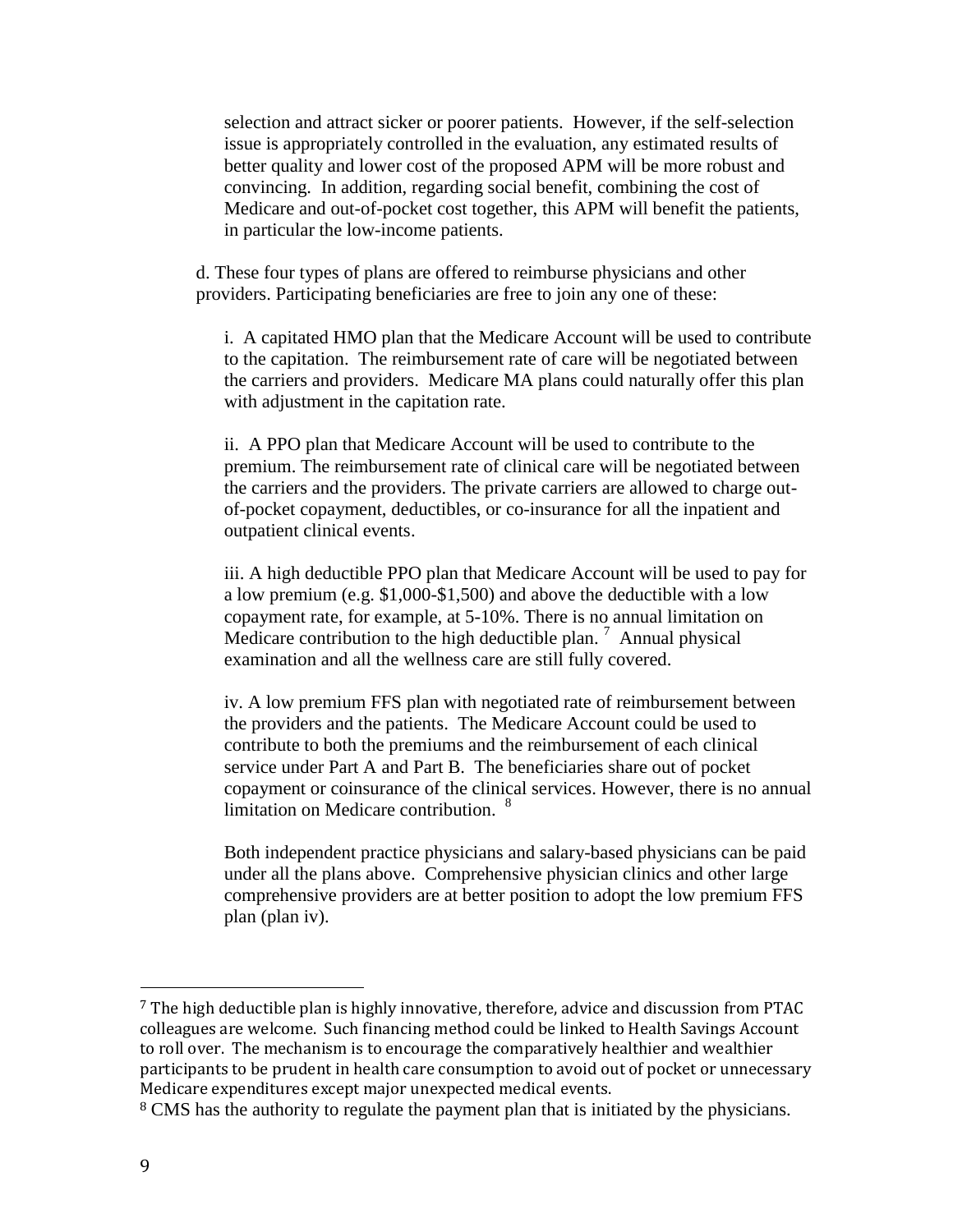For the HMO, PPO, and low premium FFS plans, the Part D benefit could be integrated with Part A and B services as "one package" plan, or offered as an stand alone plan. It is also the beneficiaries' choice to choose any stand-alone part D plans on the market outside of the demo carriers' network. For the high deductible PPO plan, Part D services will *not* be integrated with Part A and B services.

- e. Financial reward for wellness care. If the beneficiaries use the free annual physical and wellness counseling session and pursue the preventive or wellness care that is prescribed by the primary care physicians or counselors, the beneficiaries are rewarded with an age-adjusted credit to the Medicare Account per year. All the preventive and wellness care will be fully covered by the Medicare benefit carriers without copayment or coinsurance from the beneficiaries. As mentioned above in point A of section IV, CMS has the authority to regulate the inclusion criteria of wellness care that will be covered under this APM.
- f. Reduced Medicare contribution to the premiums or reimbursement after the initial Medicare Account balance is exhausted. If the beneficiaries exhaust the balance of the initial Medicare Account (with or without the wellness reward being deemed) before the end of the end of the third year and would like to remain in the demonstration, Medicare will continue to contribute to the premiums and reimbursement to clinical care, but at a *lower percentage*. The wellness care will still be fully covered by the carriers. Meanwhile, the beneficiaries share higher percentage of means tested out of pocket contribution to the premiums for the HMO, PPO plans, as well as the copayment to the clinical services under the low premium PPO FFS and High Deductible plans.
- g. Catastrophic coverage: instead of annual catastrophic coverage, Medicare 3VP will provide a catastrophic coverage over 3 years if the cross year total exceeds certain amount during the demonstration period. The beneficiaries' out of pocket responsibility of premiums, copayment, and coinsurance will all be waived above the catastrophic coverage cap.

Under the most generous offer scenario that Medicare 3VBPP waives part A deductible and Part B premiums, when compared with FFS, the out of pocket payment below the first cap is minimal except the wealthier beneficiaries who likely will self-select into more expensive plans or clinical procedures. Besides, the wellness reward will help shrink the gap between the first cap and the catastrophic coverage, and therefore, will create another strong financial reward for the beneficiaries to stay healthy.

Hence, mathematically, I expect the average means tested copayment between the lower cap and catastrophic coverage to be lower than the average out of pocket cost under FFS over three years, in particular for the low income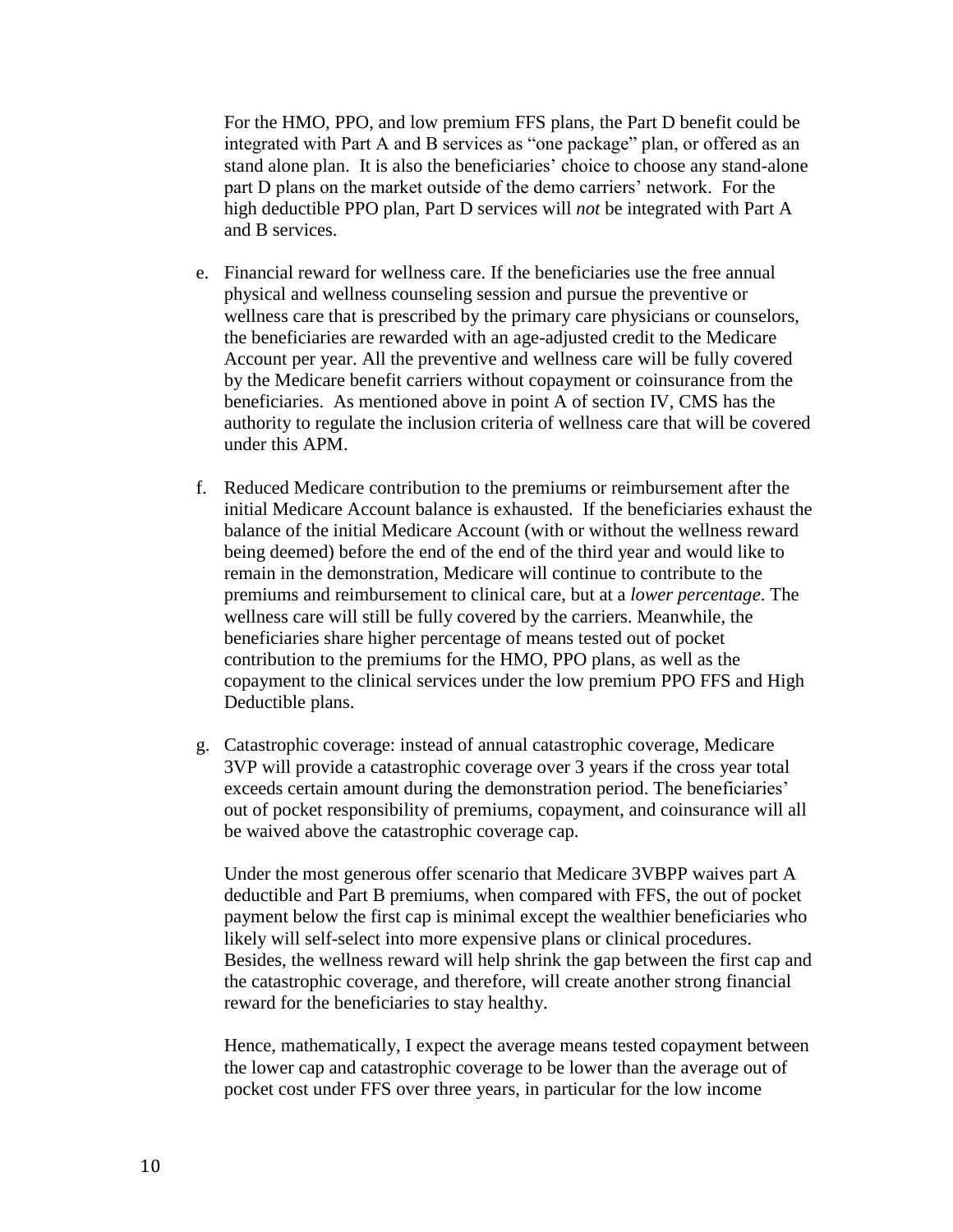enrollees who usually are more likely to choose the capitation plans with very low copayment or coinsurance charge.

In addition, the catastrophic coverage over 3 years will eliminates the uncertainty of out of pocket payment from year to year under FFS.

- h. If there is balance left within the lower cap of the Medicare Account by the end of the third year, the savings will be credited to the beneficiaries to pay for the premiums, copayment, or deductibles of their Medicare covered services under FFS or Medicare MA financing plan in the future. The remaining balance on the Medicare Account, however, will not be deemed as cash to be paid to the patients, the providers, or the Medicare benefit carriers.
- i. To prevent fraud of Medicare 3VBPP or abuse of Medicare contribution, for all participants who choose to switch back to FFS or Medicare MA before the beneficiaries exhaust the lower cap of the Medicare Account, the remaining balance will *not* be credited to the beneficiaries, but paid back to Medicare.
- j. If the beneficiary dies before the lower cap of Medicare Account is exhausted, the remaining balance will be paid back to Medicare.

### **B. Implications to physicians and providers.**

Instead of a one-fit-all procedure based physician payment schedule, Medicare 3VBPP gives the providers unprecedented flexibility to negotiate reimbursement method and rate for Medicare covered services based on the local demand and market for medical care. Under this proposed APM, it is ultimately the patients' choice to pick the providers that provide the best value of the Medicare's contribution in health care. The diversity in financing design under a 3 yr budget constraint and the means tested copayment above the first expenditure cap enable different carriers and providers to compete on both the objective health outcomes as well as the perceived value of services for patients in different income levels and with different expectations on care experiences.

Medicare 3VBPP will allow the hospitals, physicians, and benefit carriers to gradually adjust to the new financing system based on their local demand and resources. On the contrary to the top-down mechanism to implement sophisticated reimbursement rules nationwide, Medicare 3VBPP encourages the providers to develop their own innovative care models to meet the need of their community, and negotiate the reimbursement mechanisms with the benefit carriers or patients directly.

The financing mechanism and payment schedule of this APM will support and nurture the small practices physicians with brighter perspective and higher sustainability, in particular for those who work in the rural or underserved areas. Small practices can taylor their specialty and service model to meet the particular areas they are practicing, and avoid the administrative burden of rigid and sophisticated reimbursement rules that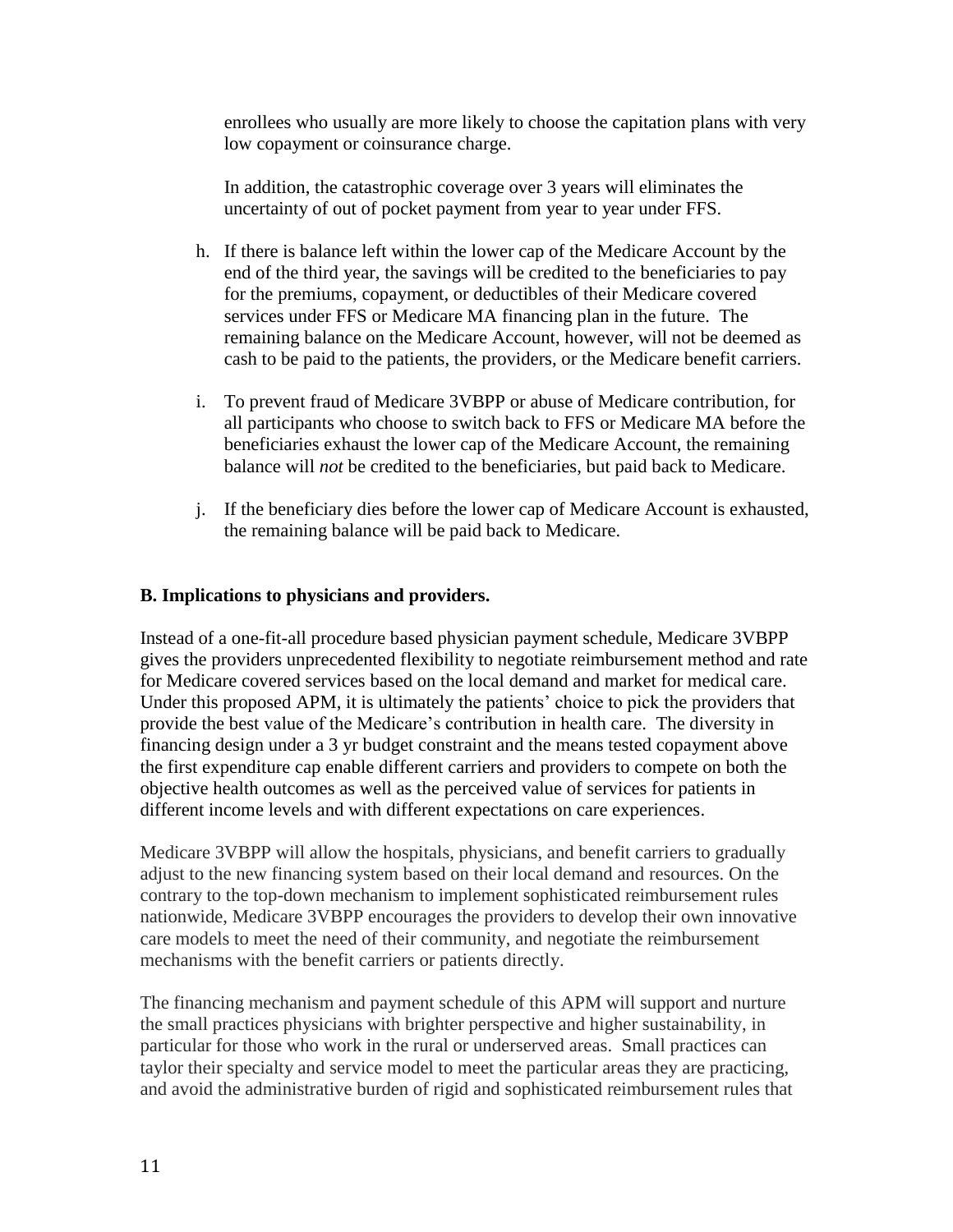do not fit the market they are practicting. The poposed alternative reimbursement method is more innovative to meet the demand for the patients, but is more simplified in coding and processing. It will reduce waste, increase efficiency, and protect the best interests of both the patients and physicians.

Instead of creating new bureaucratic or administrative burden, Medicare 3VBPP will provide easy transition from private insurance to Medicare when the beneficiaries retire and start to tap in Medicare contribution, and hence will maintain the continuity of the coverage of the same high quality providers at community level.

Most importantly, Medicare LVBPP will stimulate the demand and development of cutting edge technology that makes the diagnoses, treatment, and management of chronic diseases less costly, easier, and more personalized.

Phycisians will not bear the financial risks of Medicare 3VBPP, on the contrary, this APM will provide the peace of mind that physicans are longing for by simplifying the transaction of health care to be between patients and providers in the community. The majority of physicians, in particular those in private practice, will not only secure, but also expand their portion of care within this framework.

### **C. Major differences with existing CMMI models and statutory challenges.**

The Medicare Access and CHIP Reauthorization Act (MACRA) creates two pathways to pay for performance: the Merit-based Incentive Payment System (MIPS) and APMs. Medicare 3VBPP falls into the APM category.

To date, CMMI has approved limited number of APMs, and the majority of these models are Accountable Care Organization (ACO) that was introduced by section 3022 of the Patient Protection and Affordable Care Act (ACA).<sup>9</sup> The success of ACO is it promotes quality monitoring and preventive care utilization. However, there is a lack of evidence that Medicare ACO could lead to health care savings.<sup>10</sup> For 2017, CMS estimates that 70,000 to 120,000 clinicians (approximately 10-15 percent) participates in ACOs and qualify for bonus.  $11$ 

<sup>9</sup> Tianna Tu, David Muhlestein, S. Lawrence Kocot, and Ross White*, The Impact of Accountable Care: Origins and Future of Accountable Care Organizations*, Leavitt Partners and The Brookings Institution, May 2015, [https://www.brookings.edu/wp-content/uploads/2016/06/Impact-of-](https://www.brookings.edu/wp-content/uploads/2016/06/Impact-of-Accountable-CareOrigins-052015.pdf)[Accountable-CareOrigins-052015.pdf](https://www.brookings.edu/wp-content/uploads/2016/06/Impact-of-Accountable-CareOrigins-052015.pdf) (accessed June 8, 2017).

<sup>10</sup> Ashish Jha, "ACO Winners and Losers: A Quick Take," August 30, 2016, An Ounce of Evidence | Health Policy blog, [https://blogs.sph.harvard.edu/ashish-jha/2016/08/30/aco-winners-and-losers-a](https://blogs.sph.harvard.edu/ashish-jha/2016/08/30/aco-winners-and-losers-a-quick-take/)[quick-take/](https://blogs.sph.harvard.edu/ashish-jha/2016/08/30/aco-winners-and-losers-a-quick-take/) (accessed June 8, 2017).

<sup>&</sup>lt;sup>11</sup> The Centers for Medicare and Medicaid Services, "The Quality Payment Program Overview Fact Sheet," [https://qpp.cms.gov/docs/Quality\\_Payment\\_Program\\_Overview\\_Fact\\_Sheet.pdf](https://qpp.cms.gov/docs/Quality_Payment_Program_Overview_Fact_Sheet.pdf) (accessed June 8, 2017).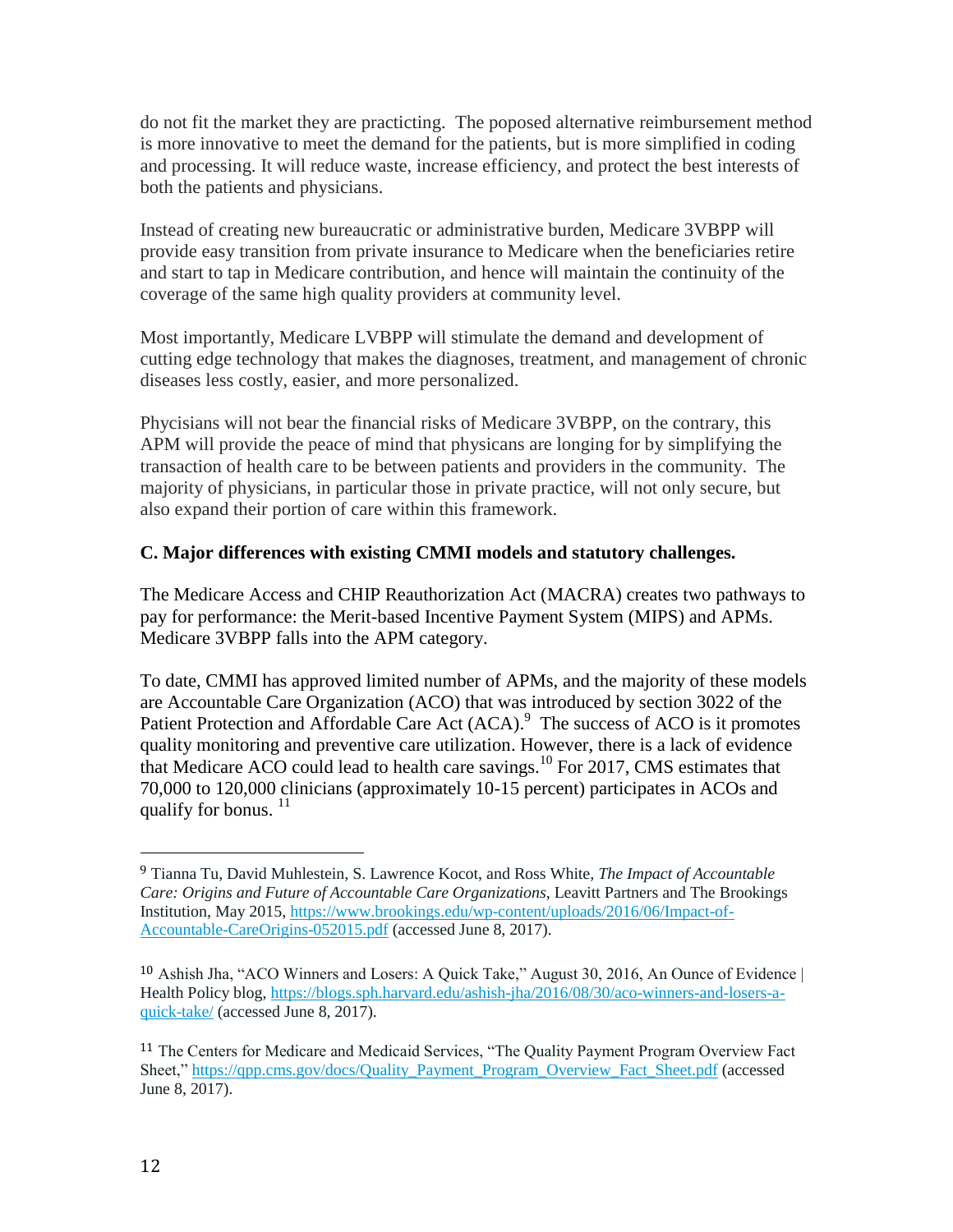Hence, if the providers choose to opt out of MIPS which is a highly sophisticated pay for performance FFS mechanism, there is unlimited space to expand APM models such as Medicare 3VBPP to facilitate simpler transactions of health care services that meet the specific need of local community better.

I am not aware of any barriers that exist in state or federal laws or regulations that prevent or discourage the change in care delivery as proposed by the APM. If PTAC committee and Department of Health and Human Services colleagues notice there are barriers, I am more than glad to work with the committee and HHS colleagues to modify the model and overcome the barriers.

### **V. Value over Volume:**

Medicare 3VBPP provides strong incentives for providers to upgrade their delivery models with higher value to compete for the services of patients with chronic diseases. The 3 year financing plan and means tested cost sharing encourage both the physicians and patients to focus on the long-term perspective of the patients health, as well as financial wellbeing. Medicare 3VBPP re-aligns the financial incentives of both the providers and the patients, and opens up new channels to reimburse integrated care in the community. The providers, especially the primary care or family physicians, therefore, will play a more important role in monitoring, managing and coordinating the care for patients with chronic diseases to boost the efficiency and value of care.

The wellness reward of Medicare 3VBPP will greatly incentivize the patients to participant and engage in preventive services, such as Diabetes Prevention Program, selfmonitoring of blood pressure and weight etc. Therefore, patients will coordinate with physicians better to proactively pursue health, instead of health care, to improve value.

The proposed APM features less third party payer intrusion but strong encouragement of direct transaction between the patients and physicians, both the patients' autonomy and patient-physician trust are strengthened and enhanced. The trust between physicians and patients is strong behavioral incentive for the providers, especially primary care doctors, to provide higher value of care to nurture long-term relationship and quality.

# **VI. Flexibility**

The proposed model can be adapted to a wide range of clinical settings and patient groups. Providers in rural area, the under-served area, minority or immigrants concentrated communities can all join this model. Based on the field experiences of FEHBP and Medicare MA. Rural providers and providers for under-served areas welcome the opportunity to negotiate the reimbursement rate with the payers or carriers directly, and national plans usually have more advantage.

Medicare 3VBPP will not only adapt the changing technology, including new drug therapies and devices well, but also stimulate the development of new technology to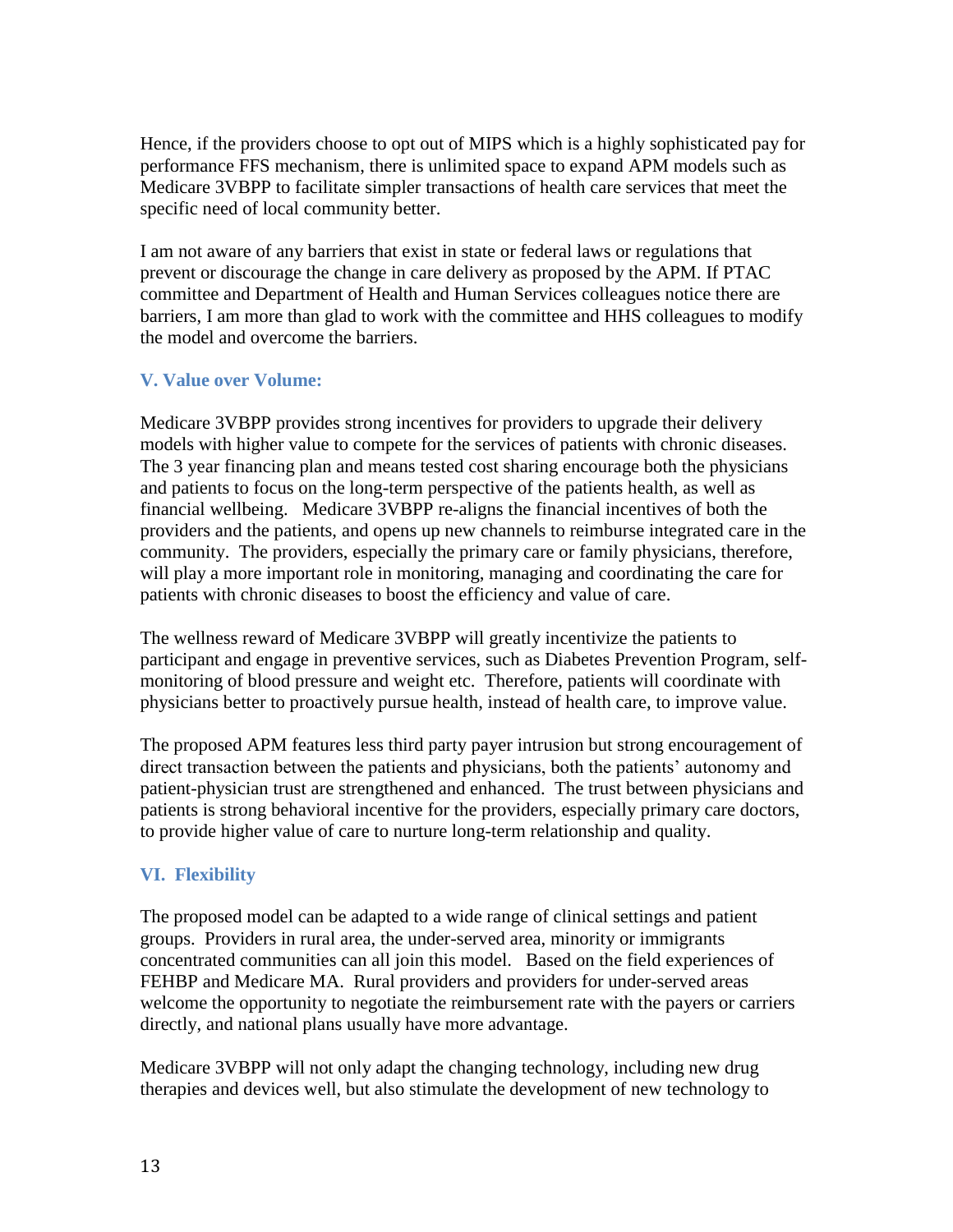facilitate integrated care and coordinated care. Because the practitioners will be given the choices to negotiate with Medicare of innovative models in the field, as long as the technology will improve the efficiency of care, Medicare 3VBPP will make it easier and faster for the adaptation of modern technology at community level.

The practitioners will not endure addition operational burdens, on the contrary, Medicare 3VBPP will alleviate their burden and reporting requirements, and encourage the physicians to focus on their practice and interaction with patients.

The participants should have up-to-date Health IT system in house to handle the contract and billing, the additional infrastructure investment is minimal.

### **VII. Ability to Evaluate**

In the section of "Quality and Cost", I summarized the domains of metrics that will be evaluated for the overall value of Medicare 3VBPP. In addition to the four domains listed in Table 1 (Cost and Clinical Care Utilization, Preventive Service Utilization, Health Outcomes, and Patients Satisfaction). I suggest conduct another survey among the participating providers about their satisfaction with the payment model, including the fairness of the reimbursement rate, effect on time spent with patients, effect on physicianpatient relationship, and incentives for technology upgrade.

The evaluable goals are at population level. Because the goal of the APM model is to be scaled up to the entire Medicare population, at the initial stage of the model, all the evaluation should be conducted at population level to support later decisions to scale it up.

Qualitative investigations, such as in-depth investigative case study among hospital CEOs, carrier CEOs, and physician group leaders are optional to better understand how the health care provider community respond to the APM and what's their feedbacks to improve or modify the model in the field.

#### **VIII. Integration and care coordination**

Both primary care doctors and specialists, physician practitioner, nurses, nutritionist, wellness counselors or coaches would likely be included in the implementation of this model to achieve desire outcome. Because of the strong emphasis on wellness care and care coordination of Medicare 3VBPP, a large spectrum of providers, in particular the nonmedical providers of wellness care will be involved.

The dilemma for Medicare FFS is: On one hand, FFS by design encourages the fragmented system, doesn't accommodate integrated or coordinated care. On the other hand, however, many existing APMs, such as bundled payment are still centered on procedure and episode. Due to the complexity of management of chronic diseases, in particular multiple chronic disease, its extremely challenging to replicate a procedure or episode based AMP that is as clean cut as knee replacement and create a reimbursement code nationwide.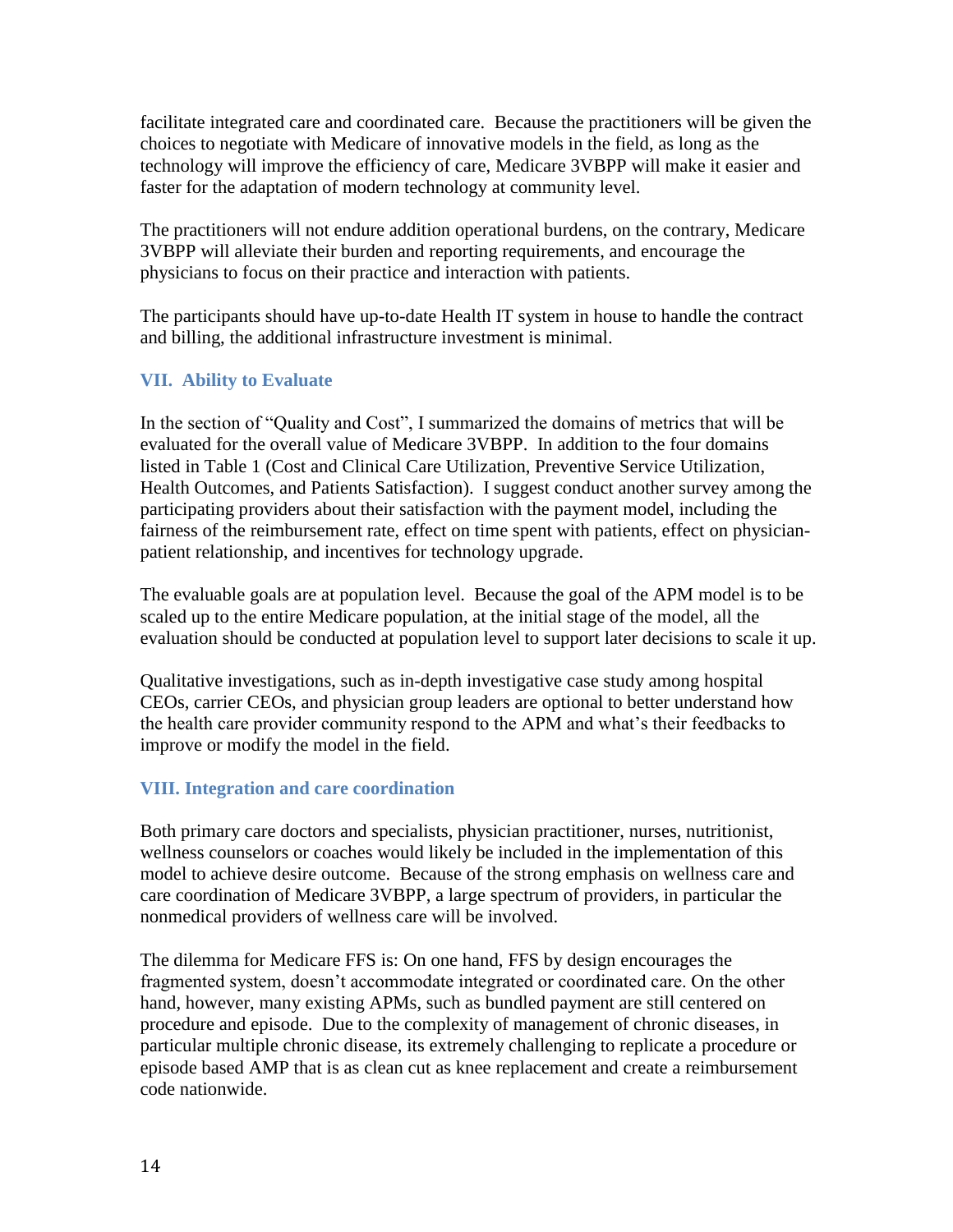Therefore, Medicare 3VBPP takes a different approach to unleash the power of innovation to among physicians in the community. Although CMS will continue to play an important role regarding the inclusion or exclusion criteria of reimbursement rule, that role will be more similar to an umpire to make sure that the game is fair and call off the bad balls, instead of playing both the umpire and the pitcher to manipulate the game.

The proposed model will give the independent and small practices more power to revitalize the physician workforce, as well as to regain and strengthen the social status of physicians as independent professionals.

The care coordination team members' share of payment or loss is up to their voluntary agreement within the boundary of law of medical and wellness practice in each community.

#### **IX. Patient Choice:**

Medicare 3VBPP will not only preserve, but also enhance the individuality and diversity in care delivery to meet the heterogeneous demand of patients in different demographics, geographic areas, religious beliefs, income, health conditions, and the most importantly the expectations of health care experiences.

Medicare 3VBPP will provide more generous and simplified reimbursement method for the dedicated providers who are serving rural, under served, and low income urban areas. These providers often face more complex situation, play more crucial roles in care integration and coordination, are required to think out of box and take initiatives to deal with unexpected patients or situation. The proposed APM will provide alleviation of administration and coding burden for these providers who are shouldering the responsibility of reducing health disparities.

Medicare 3VBPP will attract more rural, minority, southern, and immigrants population beyond existing CMS models. The current CMMI models, in particular ACOs, rely heavily on the large teaching or comprehensive hospitals or hospital chains to achieve the aims of integrated care and cost savings. These providers are usually concentrated in heavily populated urban or suburban areas. Medicare 3VBPP, however, is more flexible in the financial agreement between the providers, CMS, and carriers, and therefore, will attract more diversified patients population and provider groups.

# **X. Patient Safety:**

Participation of Medicare 3VBPP is voluntary, and patients have the choice to opt out of the model at any time without financial or legal obligation.

Besides, CMS will play a key role in monitoring the implementation or demonstration process to ensure patients safety is protected and not abused.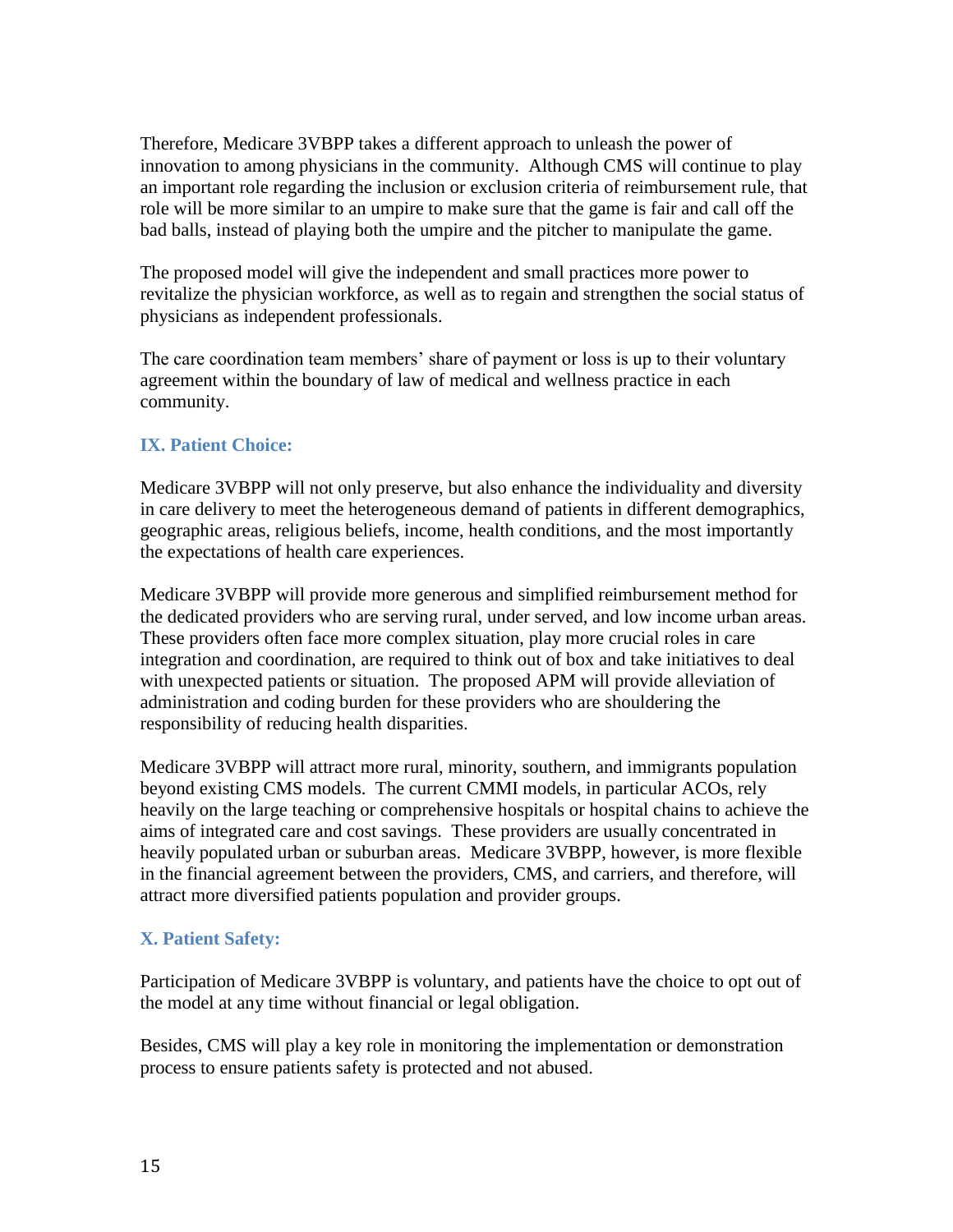#### **XI. Health Information Technology:**

Patients' privacy will be protected under the HIPPA law. The share of patients' information among providers or care givers will follow the protocol of HIPPA law and regulation.

The Medicare Account provides unprecedented transparency to the patients regarding how Medicare money is spent for their health care, each patient is informed of every single transactions that Medicare reimburses. Concerning the quality, the patients satisfactory survey results at population level for all the providers should be published to the public. FEHBP has conducted similar survey for years to help patients make wise and savvy choices of benefit carriers, and it has been very successful.

Inteoperability of electronic health records is a decision for the providers and carriers to make jointly, my expectation is some will prefer and some will not, depending on the market and population characteristics.

The proposed APM will incentivize providers to use all the heath IT tools available to improve quality and efficiency of care models that will not only deliver better health outcomes, but also lift the health care experiences to higher social value with more respect of patients autonomy, dignity, and independence.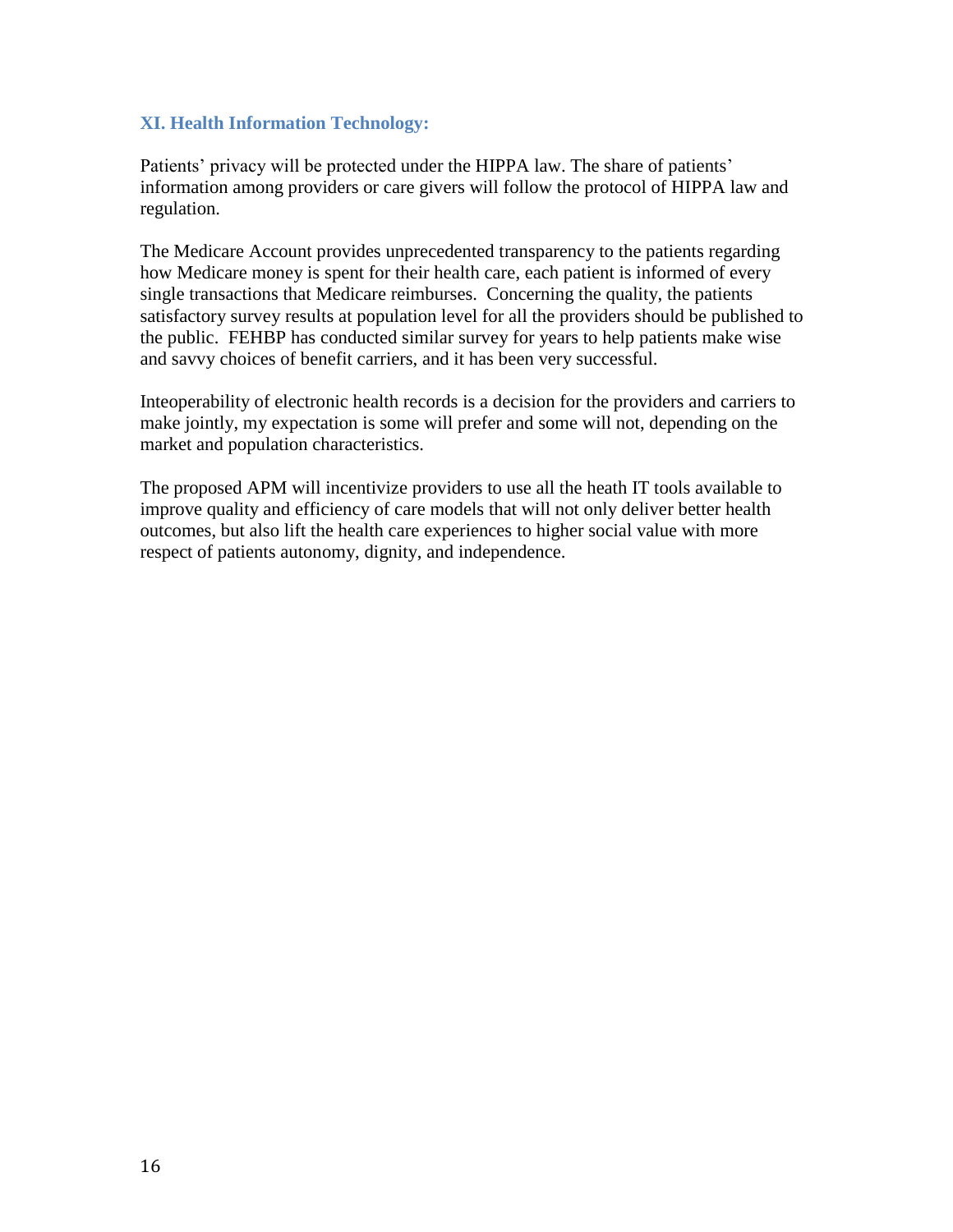#### **Supplemental Information**

#### **Preliminary Numbers for the Design of Medicare 3VBPP**

I used the recently released nationally representative Medicare Current Beneficiary Survey (MCBS) from 2006 to 2010 as reference to construct a prelim design regarding the caps, reward, and catastrophic coverage of Medicare 3VBPP that only covers Part A and Part B services. MCBS contains two major parts: 1. Survey File of demographics, general health status, and supplemental insurances of the beneficiaries and 2. Claim files that contain information regarding the charge and payment from different payers for all Medicare covered services. MCBS, however, doesn't provide information about Part B premiums or Part A deductibles. Figure S1 illustrates the structure of the prelim design of the financing model with the major cut off points.

| Catastrophic<br>coverage                                          | \$48,000 or higher limit and above                            |          |  |  |  |  |  |
|-------------------------------------------------------------------|---------------------------------------------------------------|----------|--|--|--|--|--|
| Means tested<br>copayment on                                      |                                                               |          |  |  |  |  |  |
| FFS and/or                                                        | $20\% - 50\%$                                                 | \$30,000 |  |  |  |  |  |
| Medicare                                                          |                                                               |          |  |  |  |  |  |
| contribution                                                      |                                                               |          |  |  |  |  |  |
| Medicare Initial<br>Contribution to<br>FFS or private<br>carriers | $$18,000-\$30,000$ initial Medicare Account + Wellness reward |          |  |  |  |  |  |
|                                                                   |                                                               |          |  |  |  |  |  |
| Medicare contribution<br>Out of pocket contribution               |                                                               |          |  |  |  |  |  |

 **Figure S1. Preliminary Suggestions of Standard Medicare 3VBPP Benefit Plan**

a. The initial Medicare account balance at the beginning of the demonstration.

In Table S1 below, I list the key numbers by 5 years age group from 65 to 85. Because MCBS is national representative data, the numbers I suggest serve as a generic reference for the design of the demonstration. The specific amount of the initial Medicare Account balance should be negotiated between CMS and local Medicare benefit carriers with the assistance of actuary expert.

Based on MCBS, the Per Member Per Year (PMPY) Medicare expenditures for Part A and B services combined increase with age, it is at around \$5,800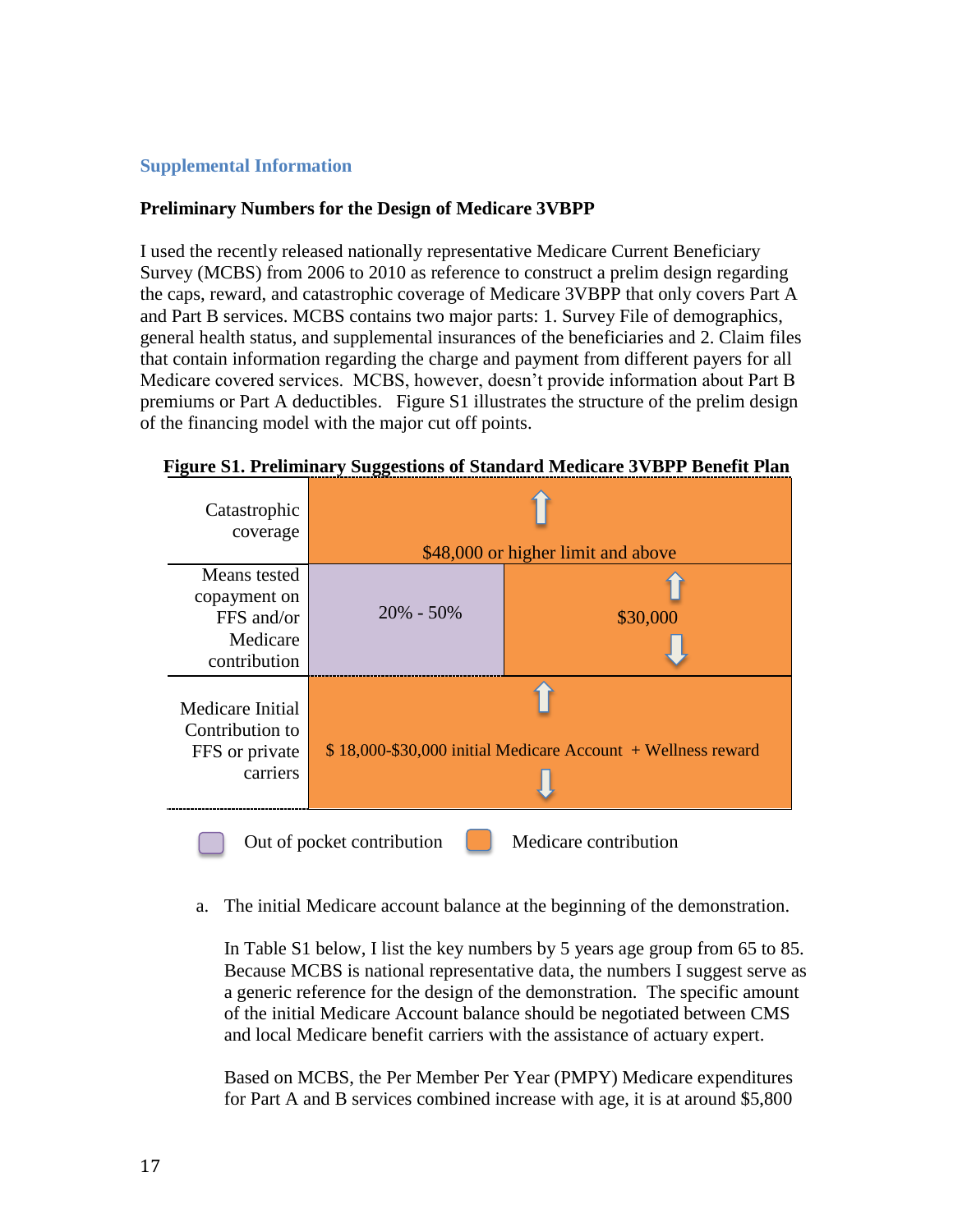for those between age 65 and 69, and approximately \$11,000 (2010 value) for those between age 80 and 85.

Taking the most simplistic risk adjustment approach using age as the only factor, I suggest the age adjusted Medicare account be set at 100% of the three times of the average annual total Medicare expenditures by age, and please refer to Table S1 for the specific numbers.

If Part D is integrated into the plan, the starting balance should be at least \$7,500 higher than the current level, considering the lower cap of Part D donut hole is \$2,500 per year.

b. Wellness reward

I suggest the wellness reward be set at 15%-30% of the age adjusted average annual Medicare expenditures for Part A and B combined, considering the wellness care and health maintenance could reduce the clinical care incidence. In Table S1 below, I set the reward rate at 15%.

c. Catastrophic coverage

Based on MCBS, the average annual out of pocket (OOP) expenditures for Medicare Part A and Part B services is at \$1,528, with the median at \$690. However, MCBS only contains information of the copay and coinsurance of the clinical services covered by Medicare, but doesn't include the cost of Part B premiums or Part A deductible. At national average, more than 90% of the beneficiaries enrolled in both Part A and Part B, and the average probability of Part A service use is 20%. Therefore, adding Part B premiums (\$109 per month) and 20% chance of paying the \$1,500 Part A deductible, the real average annual OOP cost for Medicare beneficiaries should be approximately at \$3,300.

I suggest the 3 year catastrophic coverage cap be set at \$30,000 higher than the initial Medicare account balance is exhausted, and I set the minimum hike of copayment rate of premiums and clinical services at 20% when the initial Medicare account balance is exhaused and be means tested.

d. Copayment between the lower cap and catastrophic coverage

The beneficiaries are required to pay 20% or more of Medicare contribution above the initial balance plus wellness reward. The copayment is means tested with higher income people paying more than 20%, but lower than 50% for the \$30,000 increase in total benefit expenditures. Under such scenario, the hike of out of pocket payment for the lowest income population over 3 years will be \$6,000 maximum, which is significantly lower than three times of the average out-of-pocket expenditures of Part A and B combined under FFS at